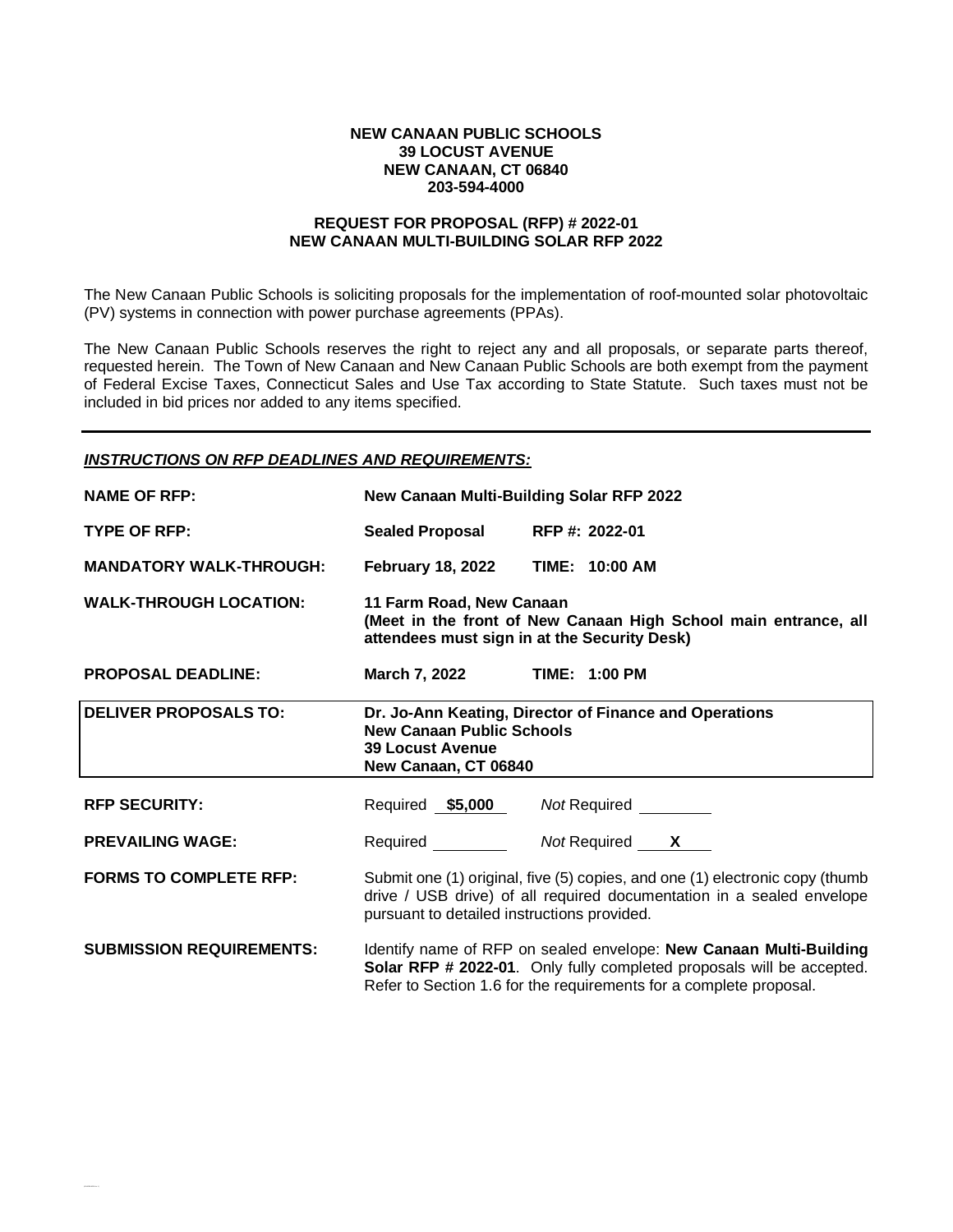## **TABLE OF CONTENTS**

| 1.0 Intent to Respond and Questions Concerning RFP                   | $\overline{2}$ |
|----------------------------------------------------------------------|----------------|
| 1.1 Overview                                                         | 2              |
| 1.2 Participation Qualification Requirements                         | 3              |
| 1.3 Services to be Provided by Respondent                            | 3              |
| 1.4 Respondent's Responsibilities                                    | 5              |
| 1.5 Format of Proposals                                              | 6              |
| <b>1.6 Required Content</b>                                          | 6              |
| 1.7 Proposal Evaluation Criteria                                     | 10             |
| 1.8 Insurance Coverage and Bonding Requirements                      | 11             |
| 1.9 Local Levy and Collections of Taxes                              | 11             |
| 2.0 Proposal Response Form, New Canaan Multi-Building Solar RFP 2022 | 12             |
| 2.1 Appendices                                                       | 13             |

 $\frac{1}{\sqrt{2}}$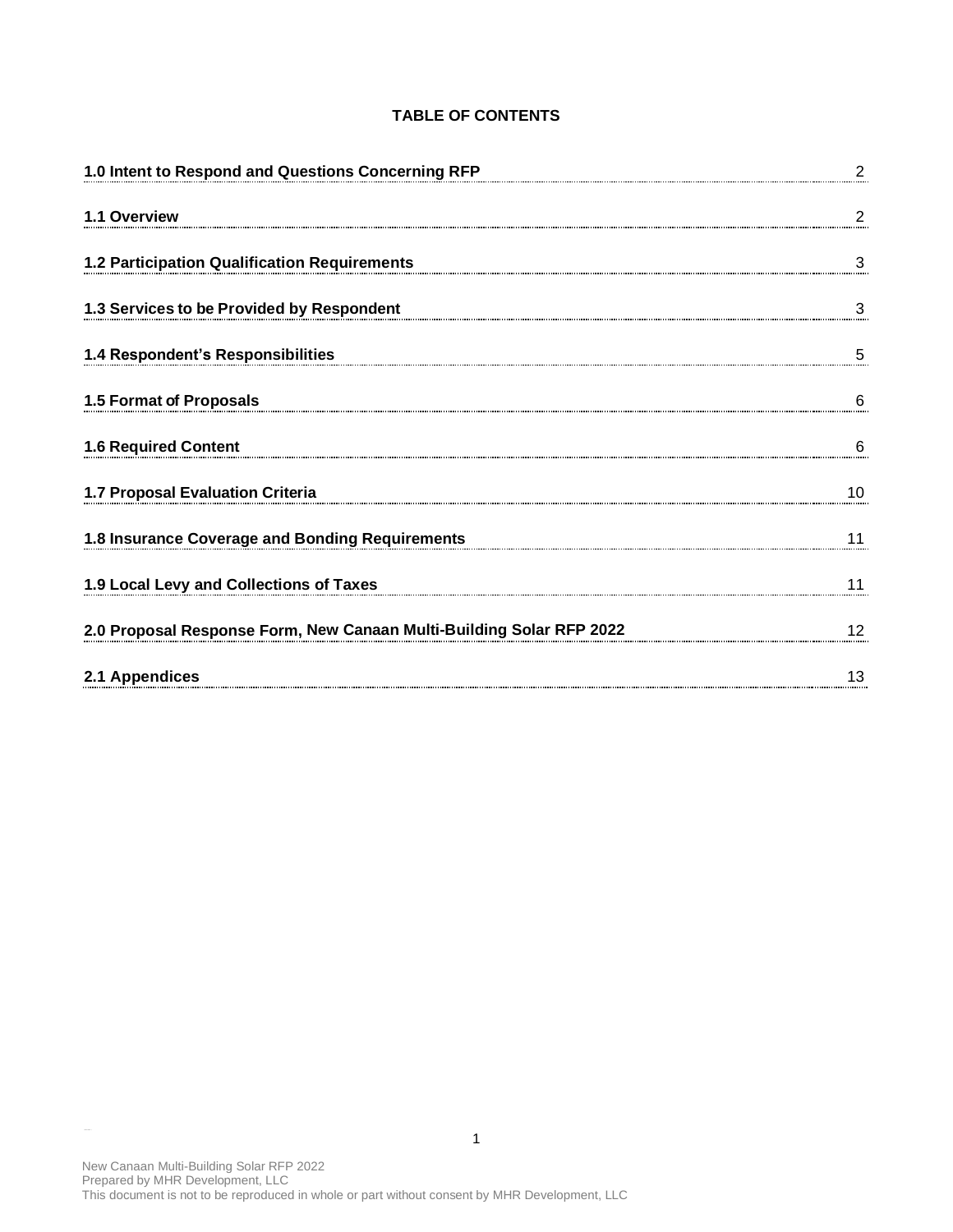### **REQUEST FOR PROPOSALS (RFP) NEW CANAAN MULTI-BUILDING SOLAR RFP 2022**

The New Canaan Public Schools and the Town of New Canaan (the "**Requisitioners**") are soliciting proposals from counterparties (the "**Respondents**") responsible for the design, procurement, installation, maintenance, and operation of rooftop mounted solar energy facilities ("**SEFs**") under power purchase agreements ("**PPAs**") for the following meters / locations:

- New Canaan High School, 11 Farm Road, New Canaan, CT (Phases I and II)
- Dunning Stadium, 11 Farm Road, New Canaan, CT (SEF to be located on New Canaan High School's gymnasium roof)
- Saxe Parks Garage, 63 Farm Road, New Canaan, CT
- Town Hall Annex, 71 Main Street, New Canaan, CT (SEF to be located on the roof of the Playhouse)

For New Canaan High School Phase II, Respondent will present a proposed rate for Phase II in the form of a calculation to be dependent on NRES value, see Section 1.6 Part 4e for additional details.

## **1.0 INTENT TO RESPOND AND QUESTIONS CONCERNING RFP**

Interested Respondents should email Mark Robbins, of MHR Development, LLC (the "**Consultant**") at [markrobbins@mhrdevelopment.com](mailto:markrobbins@mhrdevelopment.com) by 2/17/2022 indicating an intent to respond to the RFP and attend the mandatory bidder conference / mandatory walk-through scheduled for 2/18/2022 at 10:00 a.m. The walk-through will begin in the front of New Canaan High School main entrance, all attendees must sign in at the Security Desk.

No alleged "verbal interpretation" of the project shall be held valid. Every request for an interpretation shall be made via email to Consultant at [markrobbins@mhrdevelopment.com](mailto:markrobbins@mhrdevelopment.com) and Dan Clarke, Director of Facilities, at [daniel.clarke@ncps-k12.org.](mailto:daniel.clarke@ncps-k12.org) The deadline for submission of questions and requests for interpretation is 2/23/2022 by 4:30 p.m. Responses to questions and requests for interpretation will be made available to all interested parties by 3/1/2022.

All submissions must be received by 3/7/2022 at 1:00 p.m. (the "**Proposal Deadline**").

The Requisitioners reserve the right to reject any or all proposals, to waive any informality in the RFP process, or to terminate the RFP process at any time, if deemed to be in the Requisitioners' best interests.

## **1.1 OVERVIEW**

Proposals are being solicited from qualified Respondents to engineer, procure, construct, operate, and maintain rooftop-mounted solar photovoltaic electric generating systems for New Canaan High School (Phase I and II) and Dunning Stadium. See **Appendix G** for site photos. The scope of work shall also include securing all necessary permits and approvals, all labor, taxes, services, permit fees and equipment necessary to produce fully operational solar photovoltaic systems.

The proposals should include a system summary detailing each solar array location and applicable equipment / size, and a sample cash flow analysis illustrating expected savings (both kWh and dollar value) and a potential buyout schedule. See **Appendix I** for copies of recent electric invoices. [Note, the Requisitioners are both tax exempt and will not charge municipal permit fees in connection with the project.]

The contractor selected for the above project(s) shall be required to enter into a contract with the Requisitioner(s). Such contract shall require the submittal of insurance certificates and the compliance with Federal, State and Local Laws and ordinances. A proposal surety payable to the corresponding Requisitioner in the form of a certified check or payment bond in the amount of \$5,000 must accompany submission of proposal. The bond is to be issued by an acceptable surety on AIA document A311 or comparable legal bond form. The bid bond shall be returned upon execution of contract. The successful vendor shall provide, using AIA documentation forms for the following; Contract, Performance, and Payment bond within ten days of notification of project award.

The Respondents engaged pursuant to this RFP will work with the Consultant, to fulfill the objectives set forth in this RFP and pursuant to a PPA (PPA Template will be provided to Respondents following Bidder Conference / Mandatory Walk-through) to be entered into by the Requisitioners and the Respondent.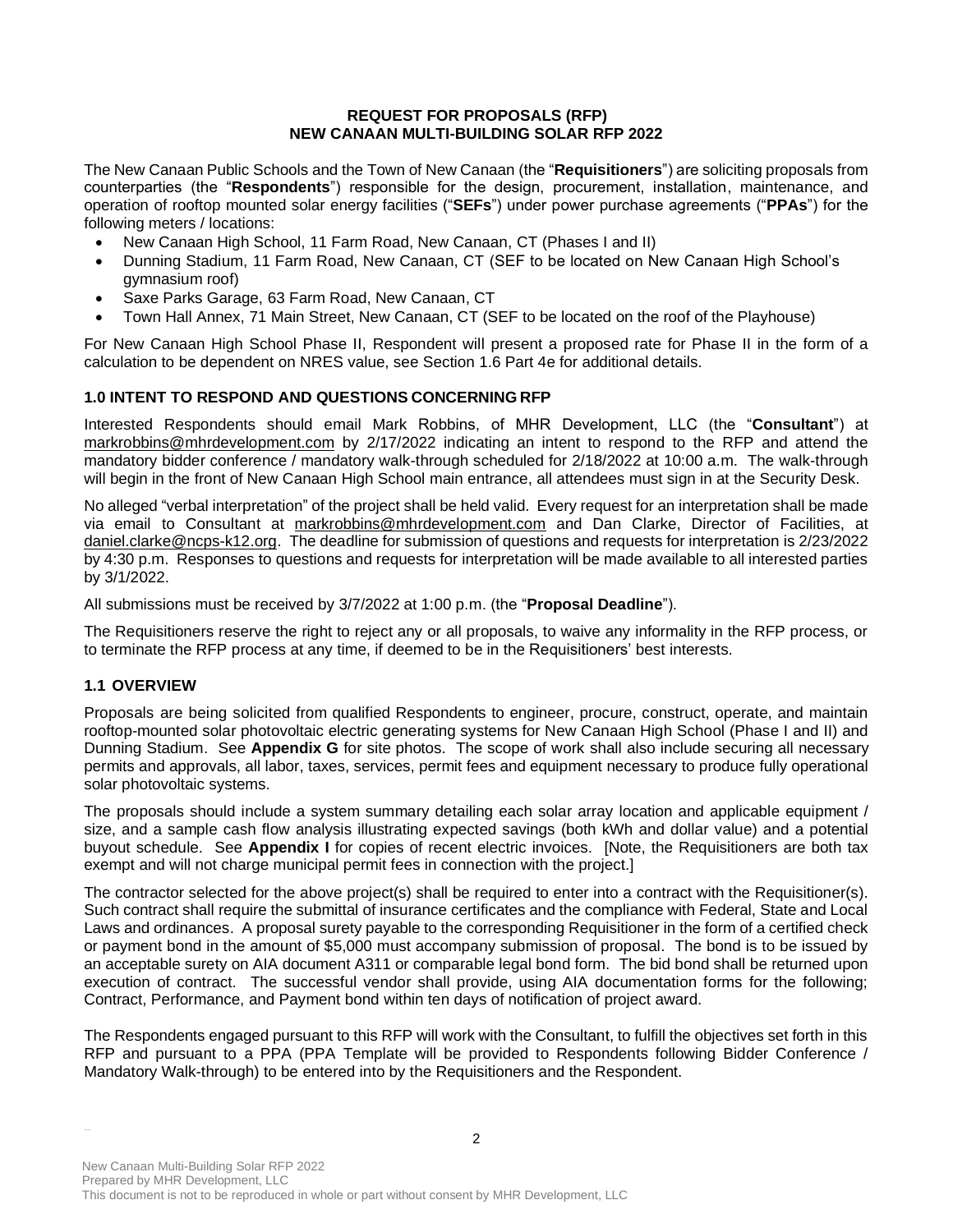## **Schedule is as follows:**

| Release RFP                                | February 10, 2022               |  |
|--------------------------------------------|---------------------------------|--|
| Bidder Conference / Mandatory Walk-through | February 18, 2022 at 10:00 a.m. |  |
| Deadline for Submitting Written Questions  | February 23, 2022 at 4:30 p.m.  |  |
| Proposal Deadline                          | March 7, 2022 at 1:00 p.m.      |  |

The Requisitioners reserves the following rights for each individual contract:

- 1. Not to award a contract pursuant to this RFP;
- 2. To award a contract to other than the lowest bidder or a bidder that does not respond to all items contained in this RFP;
- 3. To award contracts to more than one Respondent;
- 4. To rescind an award at any time upon written notice to the successful Respondent;
- 5. To retain all proposals submitted and not permit withdrawal for a period of 90 days subsequent to the deadline for receiving proposals;
- 6. To negotiate the fees proposed by all Respondents and to suspend negotiations if the negotiations are not, in the opinion of the Requisitioners, successfully concluded within a reasonable timeframe, as determined by the Requisitioners;
- 7. To reject and not consider any proposal that does not meet the requirements of this RFP, including but not limited to incomplete proposals, proposals offering alternate or non-requested services and proposals deemed non-responsive;
- 8. Prior to award, to revise, change, alter or amend any of the instructions, terms, conditions and/or specifications in the RFP or in any attachment, addendum or drawing; and
- 9. To advertise for new proposals or to proceed otherwise in the case of rejection of all proposals.

The Requisitioners will not be liable for any cost incurred for the preparation of proposals by firms submitting proposals for the work requested in this RFP.

# **1.2 PARTICIPATION QUALIFICATION REQUIREMENTS**

- Attend mandatory pre-proposal conference and walk-through
	- $\circ$  Note, each Respondent is considered to have examined the work site(s) to be fully acquainted with the existing conditions relating to the work and to fully understand the work involved and the difficulties and restrictions regarding the proposed work
- Demonstrate that Respondent has conducted five (5) or more commercial grid-connected roof-mounted solar photovoltaic projects (experience with schools preferred) in the State of Connecticut over the last five (5) years
- Submit a proposal that meets the threshold review criteria outlined in Section 1.7
- Provide a complete proposal submission by the Proposal Deadline

# **1.3 SERVICES TO BE PROVIDED BY RESPONDENT**

A. Design, Engineering, Permitting and Installation

- Supply design documents that provide the minimum information outlined in Section 1.6 Part 4
- All engineering associated with structural, mechanical and electrical connections
- Maintain performance of equipment components, and monitoring systems
- Respondent will be required to provide building interconnection, integration of SEFs with existing power source(s), and tie-in to existing building

All plans and specifications in connection with the proposed SEFs will be subject to peer review and approval by DiBlasi Associates (structural engineers) for the New Canaan Public Schools and may also be subject to a peer review by a consulting engineer for Town of New Canaan sites. Refer to **Appendix H** for details.

Combined heat and power (CHP) systems is planned for New Canaan High School; therefore, solar interconnection must be compatible. Respondent will work with the Consultant to verify.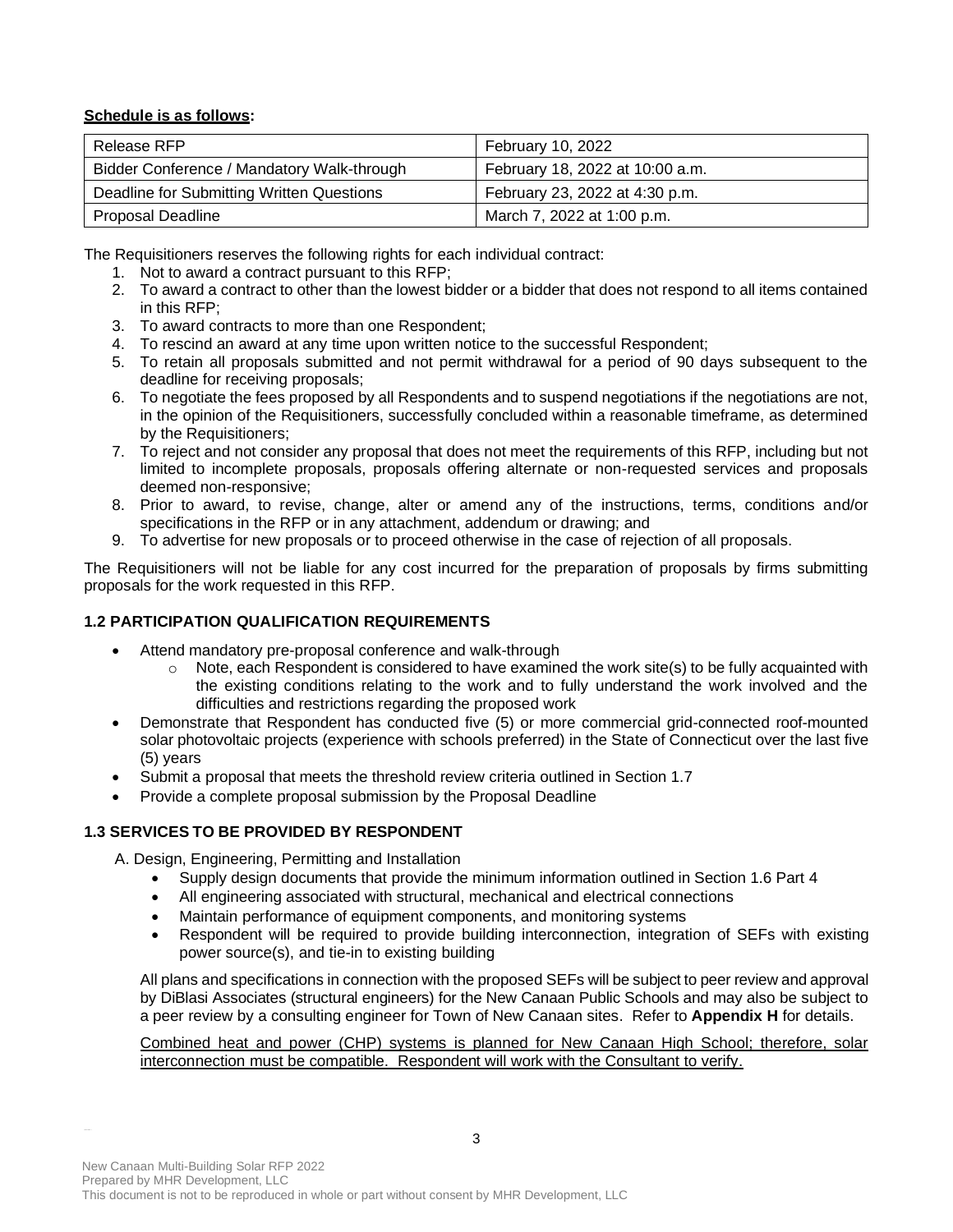## B. Installation / Construction

- Supply all equipment, materials, and labor necessary to install the solar photovoltaic system at the building(s) and integrate the system with other power sources
- The Respondent shall provide photography documenting electrical connections that may be obscured when SEF is complete
- Provide high resolution (drone) progress photos documenting each step in the installation process: installation of racks / mounting apparatus, cabling, panels, ballast / slip sheet assemblage, power optimizers, inverters, electrical disconnects and all metering
- Provide a plan describing the delivery, storage, and security for all materials and equipment while on site as acceptable to each Requisitioner
- In addition to meeting all necessary municipal and state codes, Respondent shall restore the property to its preinstallation condition. Any penetrations or modifications to the building (envelope, structure, equipment, etc.) must be described in initial plan and approved by the Requisitioners

## C. Electrical Interconnections

Supply and install all equipment required to interconnect the SEF(s) at the building(s) to designated meters. The Respondent will fulfill all applications, studies, and testing procedures to complete the interconnection process. All costs associated with utility interconnection shall be borne by the Respondent. Refer to Section 1.6 Part 4 and **Appendix I** for details.

## D. Equipment Requirements & Building Penetrations

Equipment (panels, racks, inverters and optimizers) shall be rated Tier 1 according to Bloomberg NEF guidelines. Solar panels shall be a minimum of 375 Watt. Inverters and optimizers shall meet current rapid disconnect requirements. To maintain a district-wide uniform monitoring platform the inverters shall be SolarEdge. Racking shall be warrantied for a minimum of 25 years and meet the requirements of DiBlasi Associates as outlined in **Appendix H**.

For any roof or building penetrations required to support the system or facilitate wiring (i.e., conduit), the Respondent will be required to obtain written approval from building Owner and from the parties issuing or overseeing the roof warranty that the proposed installation will not nullify or void the roof warranty. The Respondent shall verify and comply with all applicable building code requirements.

| <b>Site</b>            | Location       | <b>Roof Status</b>                                                             |
|------------------------|----------------|--------------------------------------------------------------------------------|
| New Canaan High School | 11 Farm Road   | New roofing material, see attached residual<br>roof loading plan in Appendix H |
| Dunning Stadium        | 11 Farm Road   | To be located on New Canaan High School's<br>gymnasium roof                    |
| Saxe Parks Garage      | 63 Farm Road   | Roof to be replaced                                                            |
| <b>Town Hall Annex</b> | 71 Main Street | To be located on the roof of the Playhouse                                     |

## E. Commissioning and Acceptance Testing

During the start-up, the Respondent shall coordinate with the Consultant to commission the SEFs. This will require compliance with the witness test procedure (as per Eversource requirements) and verification via online monitoring that all equipment is properly functioning.

F. Operation and Maintenance (O&M)

Included in the PPA price must be a 25-year maintenance agreement covering all PV system diagnostic, equipment replacement and related labor cost to keep the system operational and performing in connection with production guarantees. The SEFs shall be subject to ongoing monitoring by the SEF owner and/or their designated maintenance provider to ensure continuous operation of all components. The operation and maintenance responsibilities shall include:

- Reporting of problems to the Requisitioners; and
- Expeditiously repair or replace any non-functioning equipment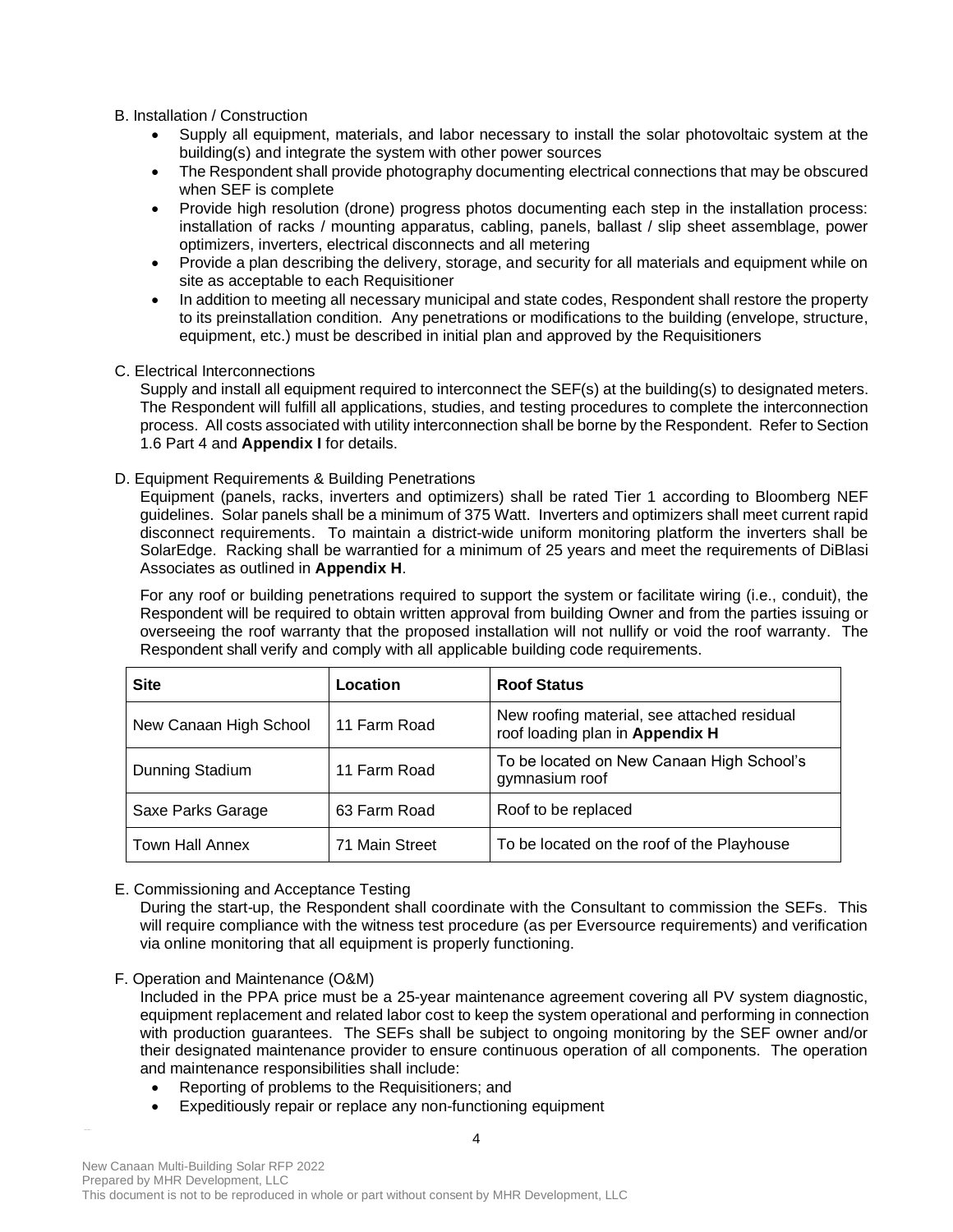Respondent shall provide as-built drawings (in the form of PDF documents). These requirements shall be met prior to acceptance of the SEFs.

G. Monitoring

Provide the equipment and services to allow each Requisitioner to monitor, analyze, and display historical and live solar generation data, along with inverter operation and string level monitoring. The regularly collected data should reflect, but not be limited to, the following:

- System performance
- Current, daily, and accumulated output

The monitoring shall be designed for turnkey, remote operation. Data shall be made accessible through the internet to both the Requisitioners and the Consultant. Refer to Section 1.6 Part 6 for details.

#### H. Warranties and Guarantees

Identify the warranties and operating documents to be transferred to the Requisitioners should they choose to purchase the SEFs. Describe the terms (or expected terms) of the warranties and/or guarantees on major equipment that the Respondent is proposing to utilize.

#### I. Licensing / Certification

The Respondent and all subcontractors must be properly licensed in the State of Connecticut. A copy of the license(s) shall be included in the proposal together with evidence of the expiration date. Proposals shall include proof that North American Board of Certified Energy Practitioner (NABCEP) certified installers will be performing the installation services.

#### J. Permitting and Approvals

The Respondent will secure, at its own expense, all required rights, permits, approvals, and interconnection agreements from governing agencies and the prevailing utility company. Refer to Section 1.6 Part 9 for details.

## **1.4 RESPONDENT'S RESPONSIBILITIES**

If subcontractors are to be used during the project, their identity and work scope should be clearly outlined in the proposal. The Respondent will be responsible for all elements of performance under the PPA, whether or not subcontractors are engaged.

Relevant experience, skills, and capabilities must be included in the proposal for each proposed subcontractor. The proposal must also include copies of any agreements to be executed between the Respondent and any subcontractors in the event of contract award. The Requisitioners reserve the right to approve all subcontractors.

#### Non-Discrimination Clause

The awarded Respondent must agree to the following Non-Discrimination Clause:

- A. That in the hiring of employees for the performance of work under the PPA or any subcontract hereunder, no contractor, subcontractor, nor any person acting on behalf of such contractor or subcontractor, shall by reason of race, creed, color, sex, age, physical disability or national origin discriminate against any individual who is qualified and available to perform the work to which the employment relates; and
- B. That no contractor, subcontractor, nor any person on his or her behalf shall, in any manner, discriminate against or intimidate any employee hired for the performance of work under the PPA on account of race, creed, color, sex, age, physical disability or national origin.

#### Background Check

All personnel of the Respondent and all subcontractors working on building sites will be subject to a background check to be made available to each Requisitioner and will be subject to approval at their discretion.

#### Working Hours

The selected Respondent shall abide by working hours dictated by both Requisitioners.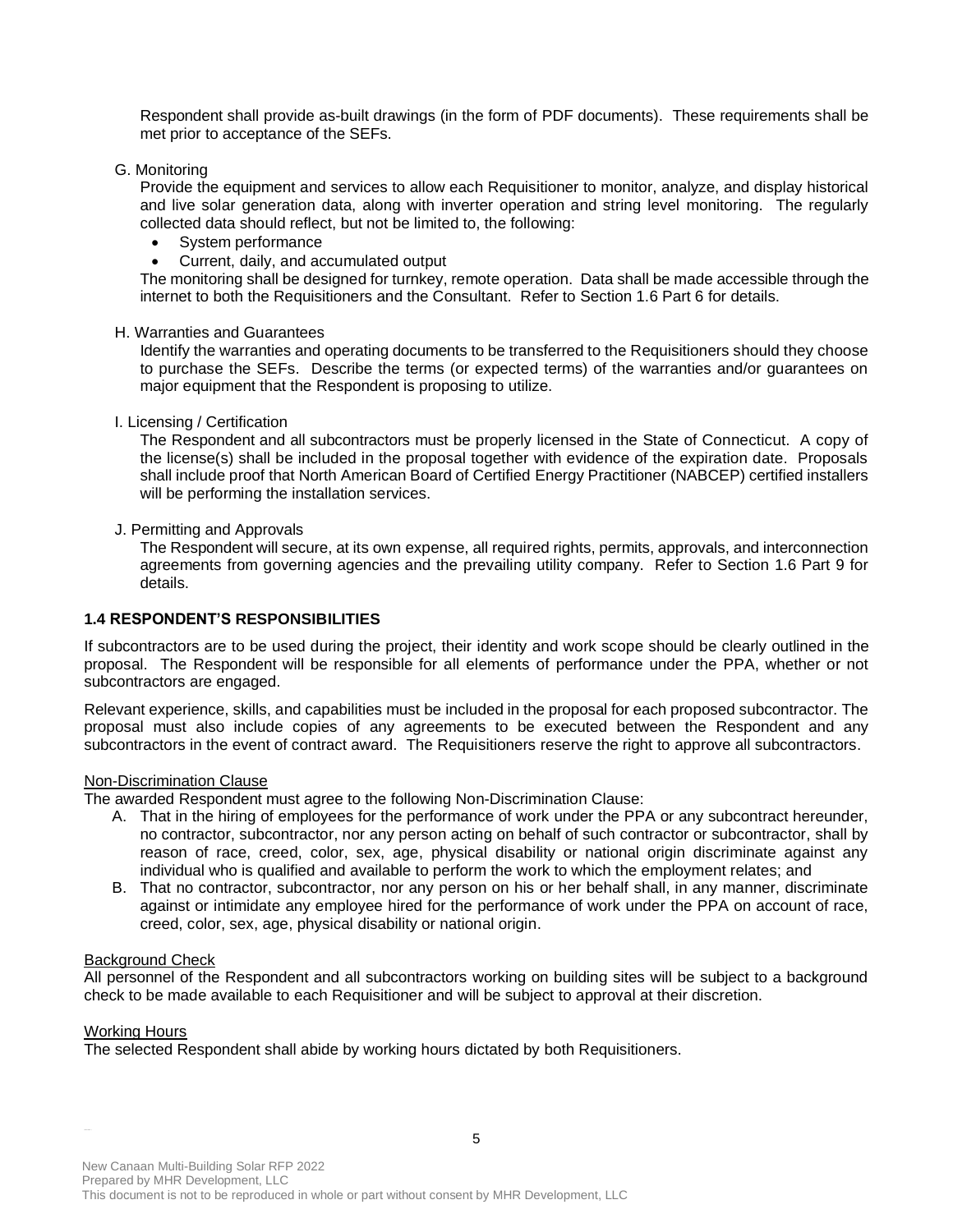## Reimbursement and Consultant Fee

The selected Respondent agrees to reimburse New Canaan Public Schools \$8,950 for the awarded PPA contract for New Canaan High School upon mutual execution of PPA. Additionally, the Respondent will pay the Consultant a fee of \$0.125 / watt DC for New Canaan High School (Phases I and II) and \$0.15 / watt DC for systems for Dunning Stadium, Saxe Parks Garage, and Town Hall Annex.

Payments to Consultant will be payable as follows: (i) one-third upon mutual execution of PPA or installation agreement, (ii) one-third upon start of work, (iii) one-third upon approval to energize / commercial operation.

All invoices are to be paid within two weeks of remittance; any amounts unpaid thirty (30) days after the date of such invoice will be subject to a surcharge of 1.5% / month (18% annually).

## Overburden Warranty

The Respondent shall facilitate execution of roof overburden warranty documentation to assure compliance of SEF with roof warranties.

## **1.5 FORMAT OF PROPOSALS**

All proposals must be in sealed envelopes, addressed and delivered as indicated in the Legal Notice for this RFP. The Respondent's name and address must appear on the envelope. Proposals should provide full, accurate, and complete information, as required by this request. Respondents should create their submissions in 8½" x 11" document size. Refer to Section 1.6 for a detailed outline of required content.

Proposal should include, at a minimum, all items outlined within this Section. You may include any additional information that demonstrates your qualifications for this work.

One (1) original, five (5) copies and one (1) electronic copy (thumb drive / USB drive) of all required documentation must be received in a sealed envelope to be deposited at 39 Locust Avenue, New Canaan, CT 06840 by the date and time listed on the proposal response page.

Respondents shall also email a PDF copy of the proposal to the Consultant at [markrobbins@mhrdevelopment.com.](mailto:markrobbins@mhrdevelopment.com)

Proposals submitted after the Proposal Deadline will be disqualified.

## **1.6 REQUIRED CONTENT**

The organization and contents of the proposal should be organized into the following Parts:

- 1) Letter of Introduction
- 2) Table of Contents
- 3) Respondent's Profile and Required Documents
- 4) System Information and Key Economics
- 5) Scope of Services and Proposed Schedule
- 6) Remote Monitoring Requirement
- 7) Operation and Maintenance Plan
- 8) Acceptance of PPA Template and Structural Engineering, SEF System Requirements, and Building Electrical Interconnection Planning and Review
- 9) Permit Acquisition Plan
- 10) Appendix and Supporting Information

## *See following pages for details on each Part.*

## Part 1 – Letter of Introduction

This Part shall be a signed cover letter stating the highlights and distinguishing points of the Respondent's proposal. This shall include the name and address of the Respondent submitting the proposal, together with the name, address and telephone numbers of the contact person who will be authorized to make representations for the organization, the organization's federal tax identification number, and a list of local subcontractors, if any.

Letter of Introduction must include the "System Details and Key Economics Chart" shown in **Appendix F**. An excel version of this chart will be given to all Respondents following the Bidder Conference / Mandatory Walk-through.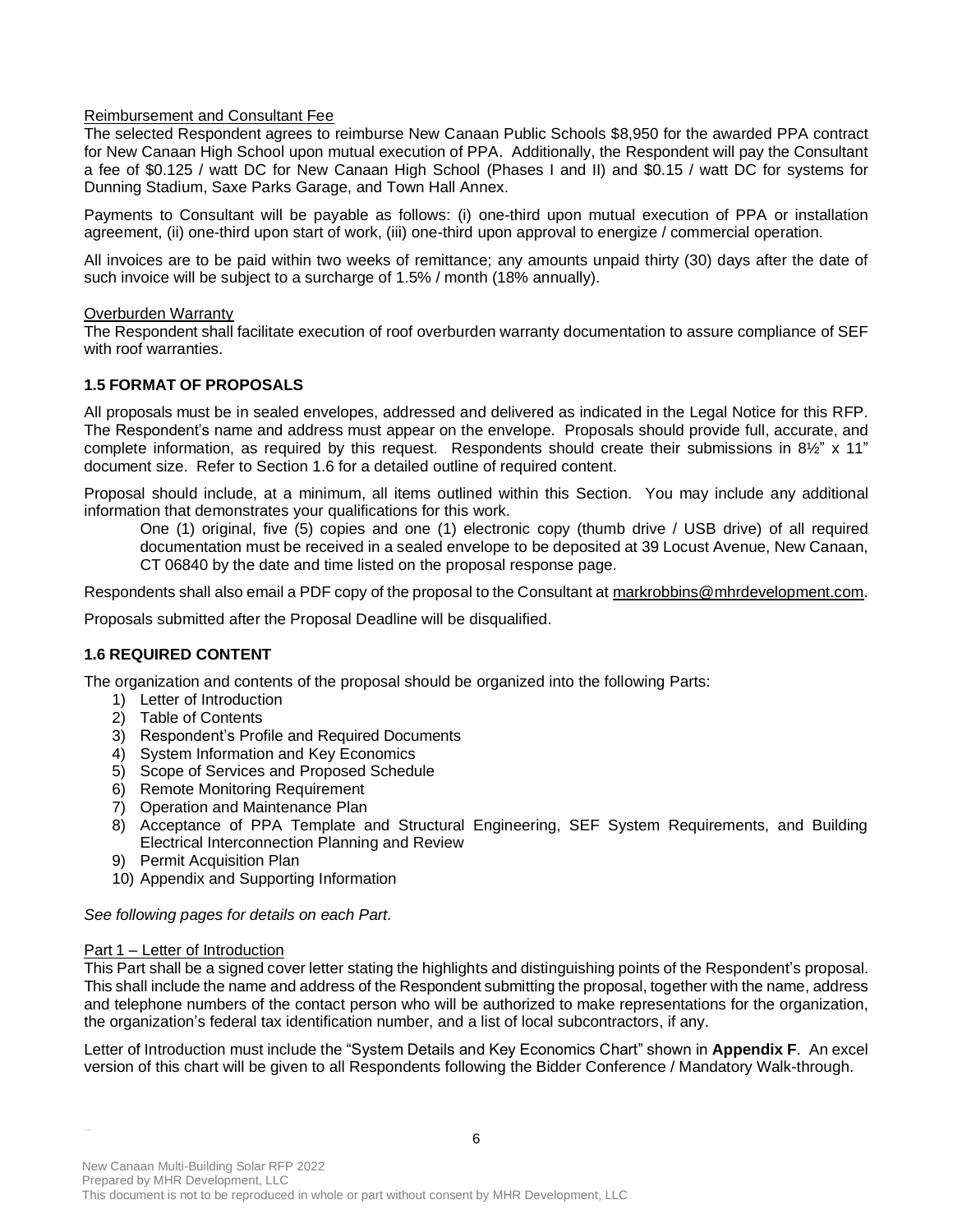## Part 2 – Table of Contents

Part 2 shall be a detailed table of contents and shall include a detailed outline of the proposal submission document identified by sequential page numbers and by Part reference number and Part title information as described herein.

Part 3 – Respondent's Profile and Required Documents

- Description of the Respondent's firm, including number of employees, gross revenue and office location(s). Highlight relevant experience, skills, and capabilities necessary to undertake the project, including, but not limited to demonstrated experience.
- Provide references for at least three (3) or more similar SEF applications (experience with schools preferred) installed by the Respondent over the last five (5) years and project backgrounds (include phone and email contact information).
- Describe the demonstrated experience of the Respondent in the development, designing and installation of commercial and municipal solar energy systems. Describe how your experience on previous projects relates to the project.
- Licensing: Describe the licensing and certifications held by the Respondent in general and specifically those licenses or certificates held by your proposed key project team members
- Provide name, contact information, and contractor license numbers for all subcontractors that the Respondent intends to employ during the project (subcontractors). Any other licenses or certifications required by the State of Connecticut.
- Include a description of any and all government citations for safety violations issued within the past five years. Provide relevant OSHA logs pertaining to any reportable incidents.
- Describe any previous or pending litigations, judgments, or regulatory actions against the Respondent.
- Provide track record of actual production relative to projected generation for similar solar energy systems.
- Fill out and sign Hold Harmless Agreement (See **Appendix A**).
- Fill out and sign Drug-Free Workplace Certificate (See **Appendix C**).
- Provide evidence of insurance according to **Appendix D**.

## Part 4 – System Information and Savings / Buyout Economics

Provide the following information on each of the proposed SEFs. Indicate pricing for both individual and collectively approved systems:

## **4a. New Canaan High School Phase I**

- 1. Solar System Details
	- a. Modules (equipment details / specification sheets)
	- b. Inverters (equipment details / specification sheets)
	- c. Optimizers (equipment details / specification sheets)
	- d. Racking / Mounting System (equipment details / specification sheets)
	- e. Warranty Detail
- 2. System Layout, Equipment, and Interconnection Schematic
	- a. Provide a PV module layout plan
	- b. Inverter and other equipment installation location plan
	- c. All engineering associated with structural and mounting
	- d. Integration of solar photovoltaic systems with existing power source(s)
	- e. Electrical grid interconnection requirements
	- f. Logistics and staging plan for SEF installation
- 3. Depreciated Buyout Schedule
- 4. Estimated 25-year Projection of Energy Production and Total Operating Cost Savings (assume current avoidable electric rate of **\$0.114 / kWh** and annual electric rate escalation of 2.99%)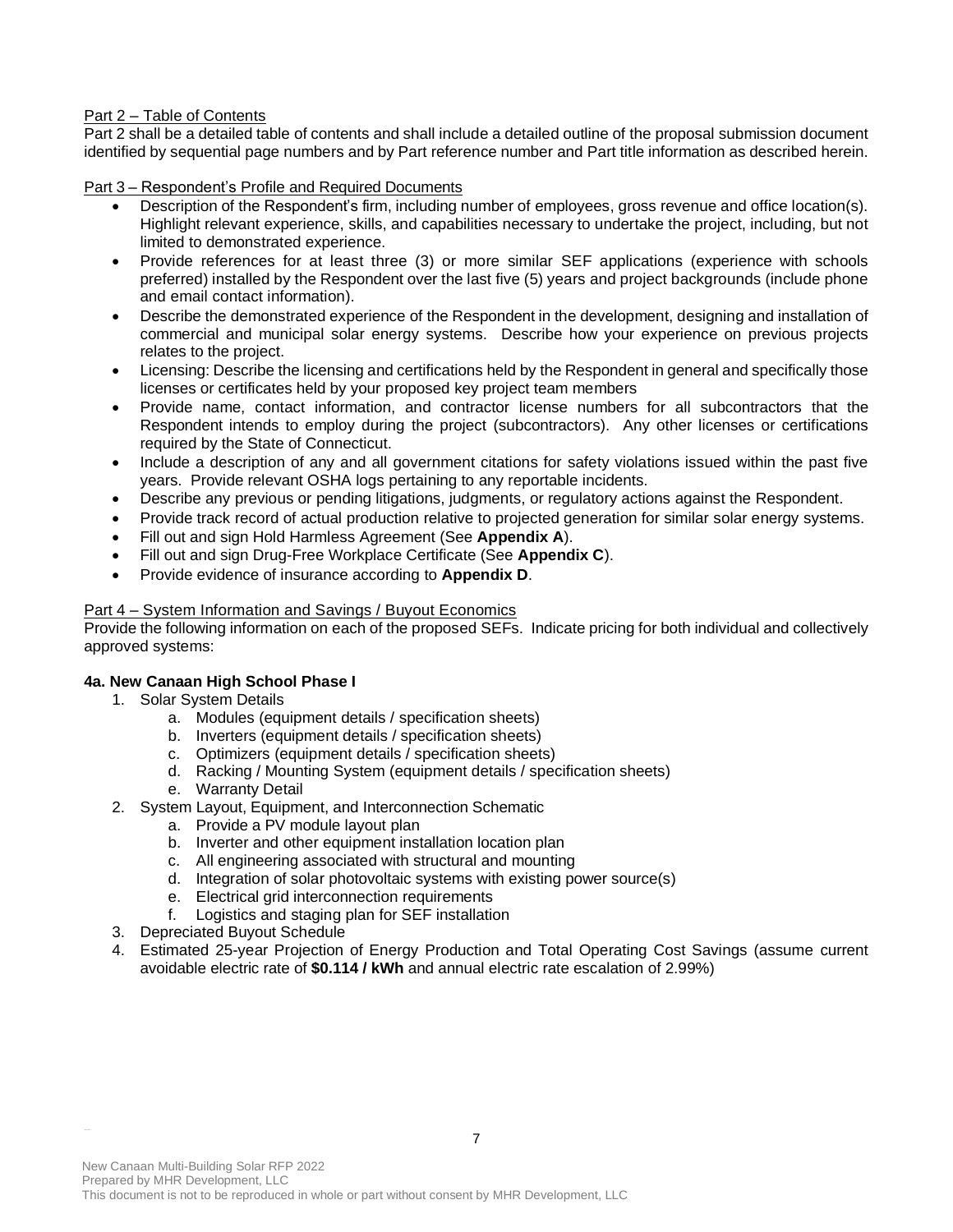## **4b. Dunning Stadium**

- 1. Solar System Details
	- a. Modules (equipment details / specification sheets)
	- b. Inverters (equipment details / specification sheets)
	- c. Optimizers (equipment details / specification sheets)
	- d. Racking / Mounting System (equipment details / specification sheets)
	- e. Warranty Detail
- 2. System Layout, Equipment, and Interconnection Schematic
	- a. Provide a PV module layout plan
	- b. Inverter and other equipment installation location plan
	- c. All engineering associated with structural and mounting
	- d. Integration of solar photovoltaic systems with existing power source(s)
	- e. Electrical grid interconnection requirements
	- f. Logistics and staging plan for SEF installation
- 3. Depreciated Buyout Schedule
- 4. PPA: Estimated 25-year Projection of Energy Production and Total Operating Cost Savings (assume current avoidable electric rate of **\$0.256 / kWh** and annual electric rate escalation of 2.99%)
- 5. Purchase: Estimated 25-year Projection of Energy Production and Total Operating Cost Savings (assume current avoidable electric rate of **\$0.256 / kWh** and annual electric rate escalation of 2.99%)

## **4c. Saxe Parks Garage**

- 1. Solar System Details
	- a. Modules (equipment details / specification sheets)
	- b. Inverters (equipment details / specification sheets)
	- c. Optimizers (equipment details / specification sheets)
	- d. Racking / Mounting System (equipment details / specification sheets)
	- e. Warranty Detail
- 2. System Layout, Equipment, and Interconnection Schematic
	- a. Provide a PV module layout plan
	- b. Inverter and other equipment installation location plan
	- c. All engineering associated with structural and mounting
	- d. Integration of solar photovoltaic systems with existing power source(s)
	- e. Electrical grid interconnection requirements
	- f. Logistics and staging plan for SEF installation
- 3. Depreciated Buyout Schedule
- 4. PPA: Estimated 25-year Projection of Energy Production and Total Operating Cost Savings (assume current avoidable electric rate of **\$0.122 / kWh** and annual electric rate escalation of 2.99%)
- 5. Purchase: Estimated 25-year Projection of Energy Production and Total Operating Cost Savings (assume current avoidable electric rate of **\$0.122 / kWh** and annual electric rate escalation of 2.99%)

# **4d. Town Hall Annex**

- 1. Solar System Details
	- a. Modules (equipment details / specification sheets)
	- b. Inverters (equipment details / specification sheets)
	- c. Optimizers (equipment details / specification sheets)
	- d. Racking / Mounting System (equipment details / specification sheets)
	- e. Warranty Detail
- 2. System Layout, Equipment, and Interconnection Schematic
	- a. Provide a PV module layout plan
	- b. Inverter and other equipment installation location plan
	- c. All engineering associated with structural and mounting
	- d. Integration of solar photovoltaic systems with existing power source(s)
	- e. Electrical grid interconnection requirements
	- f. Logistics and staging plan for SEF installation
- 3. Depreciated Buyout Schedule
- 4. PPA: Estimated 25-year Projection of Energy Production and Total Operating Cost Savings (assume current avoidable electric rate of **\$0.149 / kWh** and annual electric rate escalation of 2.99%)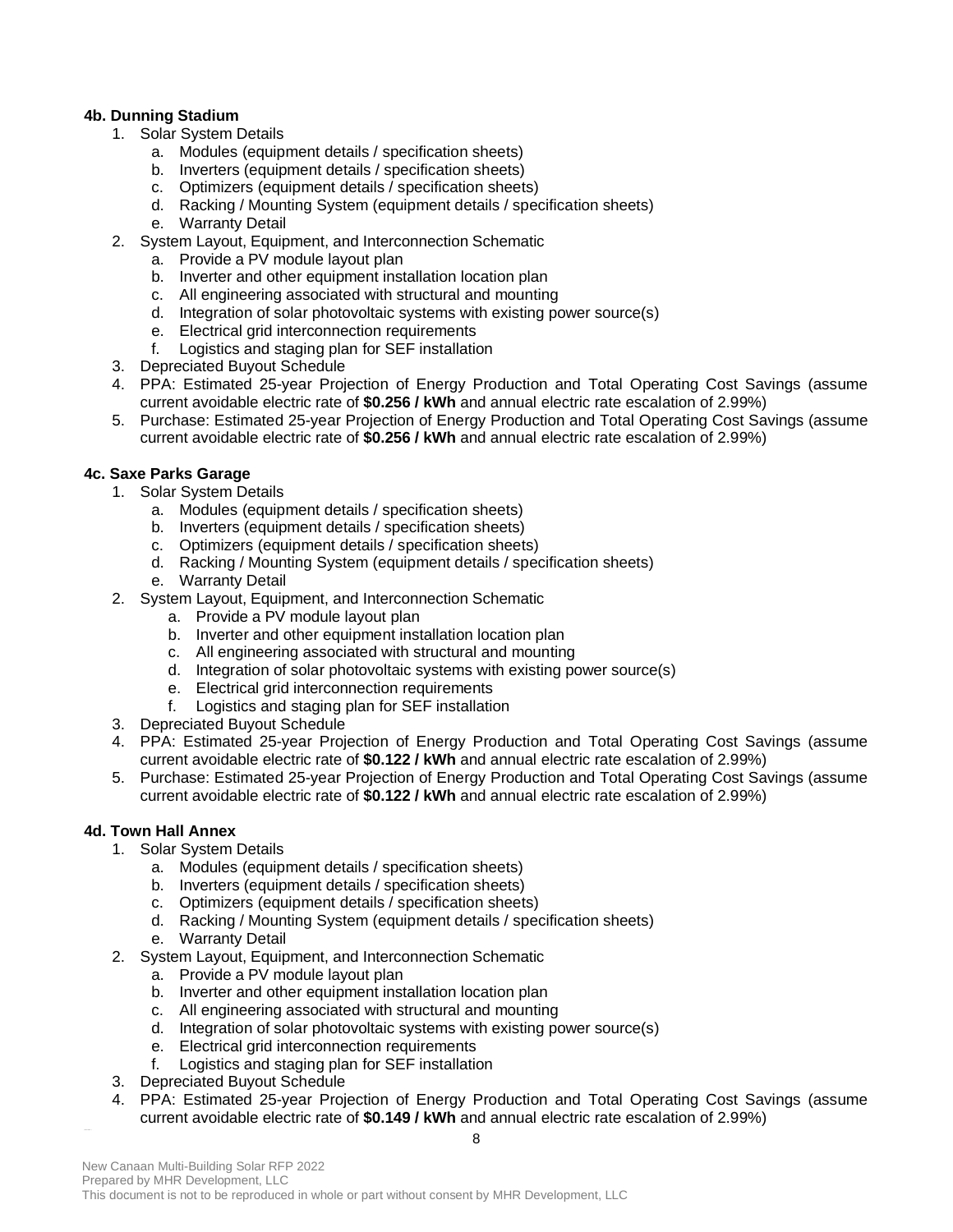5. Purchase: Estimated 25-year Projection of Energy Production and Total Operating Cost Savings (assume current avoidable electric rate of **\$0.149 / kWh** and annual electric rate escalation of 2.99%)

# **4e. New Canaan High School Phase II**

- 1. Solar System Details
	- a. Modules (equipment details / specification sheets)
	- b. Inverters (equipment details / specification sheets)
	- c. Optimizers (equipment details / specification sheets)
	- d. Racking / Mounting System (equipment details / specification sheets)
	- e. Warranty Detail
- 2. Solar System Cost
	- a. PPA Rate (\$ / kWh)
		- The non-residential renewable energy solutions (NRES) REC value for New Canaan High School Phase II will be dependent on the new NRES and virtual net metering (VNM) programs. Respondent shall present a proposed rate for Phase II in the form of a calculation to be influenced on NRES value. Assuming a small (≤ 200 kW) \$90.00 / REC under the for the base value for Phase II Respondent shall indicate the percent increase and decrease for the PPA rate subject to actual NRES value.
		- i. Base PPA Rate (assume NRES value of \$90.00 / REC)
		- ii. PPA Rate Percent Decrease For every \$1.00 **above** the assumed NRES value of \$90.00 / REC, the base PPA rate will be **decreased** by  $\frac{1}{8}$
		- iii. PPA Rate Percent Increase For every \$1.00 **below** the assumed NRES value of \$90.00 / REC, the base PPA rate will be **increased** by  $\frac{1}{8}$
- 3. Depreciated Buyout Schedule
- 4. Estimated Operating Cost Savings (assume current avoidable electric rate of **\$0.114 / kWh**)
	- a. Net First Year Cost Savings (\$ / year)
		- i. Savings at Base PPA Rate (assume base NRES value of \$90.00 / REC)
		- ii. Savings at **Decreased** PPA Rate (assume \$10.00 **increase** of NRES Value)
		- iii. Savings at **Increased** PPA Rate (assume \$10.00 **decrease** of NRES Value)
	- b. Estimated 25-year Projection of Energy Production and Total Operating Cost Savings (assume annual electric rate escalation of 2.99%)
		- i. Savings at Base PPA Rate (assume base NRES value of \$90.00 / REC)
		- ii. Savings at **Decreased** PPA Rate (assume \$10.00 **increase** of NRES Value)
		- iii. Savings at **Increased** PPA Rate (assume \$10.00 **decrease** of NRES Value)
- 5. System Layout, Equipment, and Interconnection Schematic
	- a. Provide a PV module layout plan
	- b. Inverter and other equipment installation location plan

## Part 5 – Scope of Services and Proposed Schedule

Address all necessary work tasks in narrative form and prepare a project schedule illustrating the timeline for completion of the work beginning with requirements pertaining to the interconnection process. Describe in detail the post installation maintenance schedule and customer service program.

## Part 6 – Remote Monitoring Requirement

Describe the monitoring system that will be used to display remote system performance monitoring via internet access dashboard throughout the term of the PPA or the life of system ownership. Data shall be made accessible through the internet to both the corresponding Requisitioner and the Consultant.

Locations for the controls, monitors, and instrumentation, including lobby kiosk (dashboard / monitor) to be provided.

## Part 7 – Operation and Maintenance Plan

Provide an O&M plan for the project that demonstrates the long-term operational viability of the proposed project. Provide as-built drawings as PDF documents, these requirements shall be delivered prior to acceptance of the SEFs.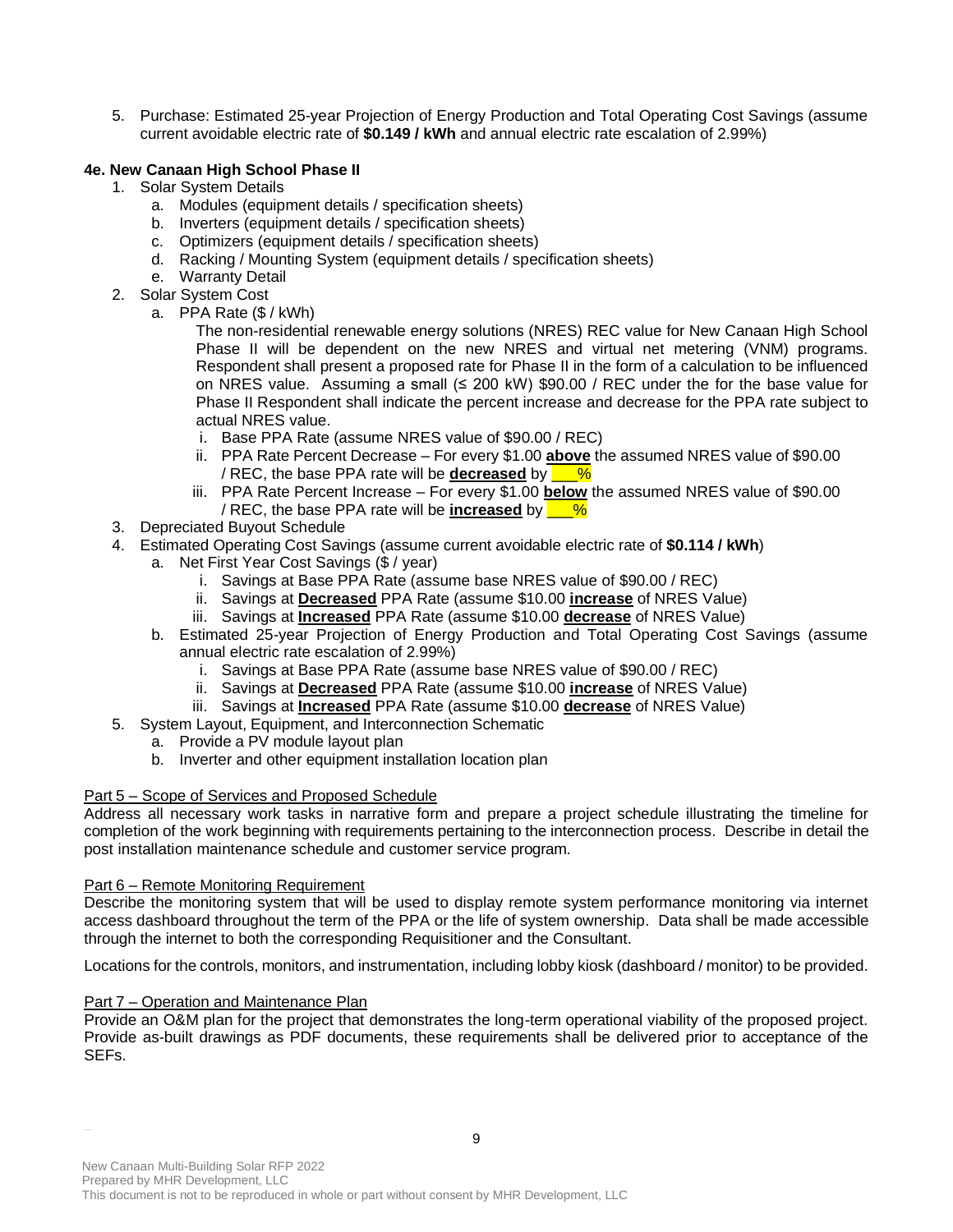Of specific concern is how promptly the Respondent handles issues once a system has been installed. Include an overview of how you intend to provide regular updates to each Requisitioner.

Additionally, provide examples of the Respondent's experience with O&M services for other similar projects.

Part 8 – Acceptance of PPA Template and Structural Engineering, SEF System Requirements, and Building Electrical Interconnection Planning and Review

The Requisitioners require using the PPA Template (to be provided electronically to Respondents who have attended the Bidder Conference / Mandatory Walk-through). All Respondents will be required to abide by the structural engineering requirements outlined in **Appendix H**: Photovoltaic Array – Structural Engineering.

Part 8 of the proposal must include the signed form found in **Appendix K**.

## Part 9 – Permit Acquisition Plan

Awarded firm will secure, at their own expense, all required rights, permits, approvals, and interconnection agreements from governing agencies and the utility company.

Provide a list of all the permits, licenses, and environmental assessments and/or environmental impact statements required.

- The Respondent will make necessary interconnection application(s) expeditiously upon award of this agreement
- Include a list of all Federal, state and local permits, licenses, and environmental assessments and/or environmental impact statements required to construct and operate the project.
- Identify the governmental agencies that will issue or approve the required permits, licenses, and environmental assessments and/or environmental impact statements.
	- $\circ$  Specify the anticipated timeline for seeking and receiving the required permits, licenses and environmental assessments. Include a project approval assessment that describes, in narrative form, each segment of the process, the required permit or approval, the status of the request or application and the basis for projection of success by the proposed milestone date.
- Identify any existing, preliminary or pending claims or litigation, or matters before any federal agency or any state legislature or regulatory agency that might affect the feasibility of the project or the ability to obtain or retain the required permits for the project.

## Part 10 – Appendix and Supporting Information

This Part should include any supporting information, such as resumes, references or other data that will support the Respondent as the best respondent for the project.

Note: Familiarity with the Work – Each Respondent is considered to have examined the job site to fully acquaint itself with the exact existing conditions relating to the work and to have fully understood the work involved and the difficulties and restrictions regarding the proposed work. The submission of a proposal will be considered as conclusive evidence that the Respondent has made such examination.

## **1.7 PROPOSAL EVALUATION CRITERIA**

The Requisitioners will review the proposals received and will evaluate them, using the following criteria. The Requisitioners reserve the right to examine any other criteria and take the same under consideration and to reject any Respondent or proposals despite its compliance with these criteria if it determines that to do so would be in its best interests.

Proposal submissions will be evaluated at the sole discretion of each Requisitioner based on, but not limited to, the following criteria:

- 1. SEF system price, 25-year annual production estimates (kWh and Btus), inclusion of 25-year maintenance, equipment insurance and production guarantees. The performance or production guarantee should clearly specify the % of output guaranteed and the penalty payment for underperformance of the system(s);
- 2. The Respondent's qualifications, experience, and demonstrated familiarity with municipal projects in general and specifically projects of a similar, size, scope, and nature;
- 3. The Respondent's experience (track record), and demonstrated familiarity with the Connecticut zeroemission (ZREC) and renewable energy program;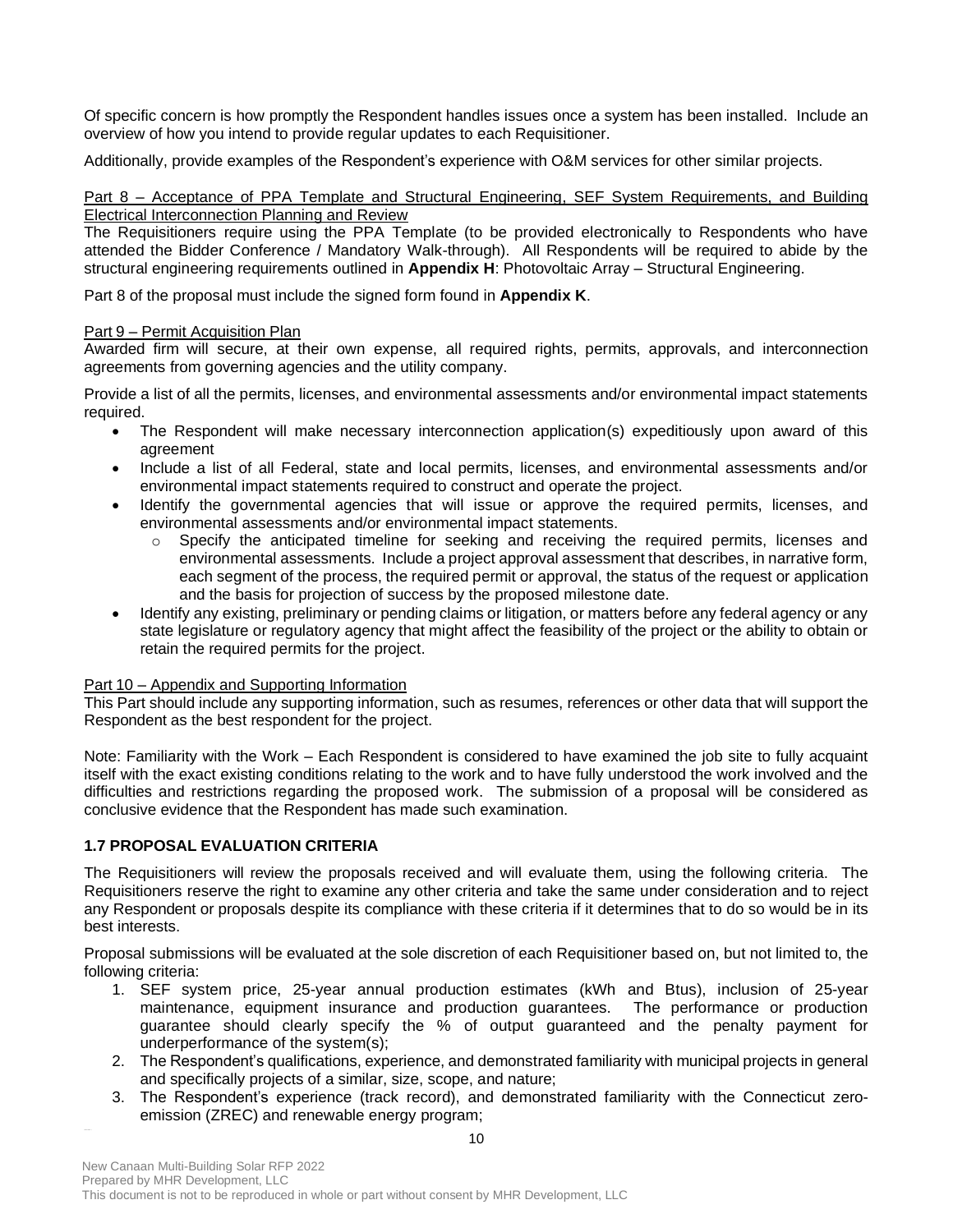- 4. The proposed project approach and how staff and consultants will be organized and utilized throughout the key phases of the project;
- 5. Extent of services offered, and depth and extent of overall resources that can be put to use to ensure the timely success of the project;
- 6. Quality of references from previous clients;
- 7. Preliminary schedule of time needed to initiate and complete; and
- 8. The key personnel to be assigned to the project and their present workload

Provisions of this RFP and the contents of the successful proposal will be used to establish final contractual obligations. The Requisitioners retain the option of canceling the award if the successful Respondent fails to accept such obligations.

## **1.8 INSURANCE COVERAGE AND BONDING REQUIREMENTS**

The Requisitioners will each require insurance coverage as listed below for this work:

At least five days before the PPAs are signed and executed and prior to commencement of work thereunder the Respondent will be required to file with the Requisitioners a certificate of insurance, executed by an authorized representative of the insurance company satisfactory to the each Requisitioner and in an acceptable form. The policy shall name the corresponding Requisitioner as an Additional Insured and state that, with respect to the award, the Respondent carries insurance in accordance with the requirements detailed in **Appendix D**. The Respondent shall verify and confirm that all subcontractors maintain insurance coverage meeting the requirements in **Appendix D** for the duration of the performance of their work.

## **1.9 LOCAL LEVY AND COLLECTIONS OF TAXES**

Withholding of municipal payments for failure to pay property taxes. Pursuant to Section 12-146b, any municipality, as defined in CGS Section 12-41 (a), may withhold any payment, or portion thereof, due to any business enterprise pursuant to any contract entered into on or after October 1, 1991, if any taxes levied by such municipality against any property owned by such business enterprise are delinquent and have been so delinquent for a period of not less than one year, provided no such amount withheld shall exceed the amount of tax, plus penalty and interest, outstanding at the time of withholding.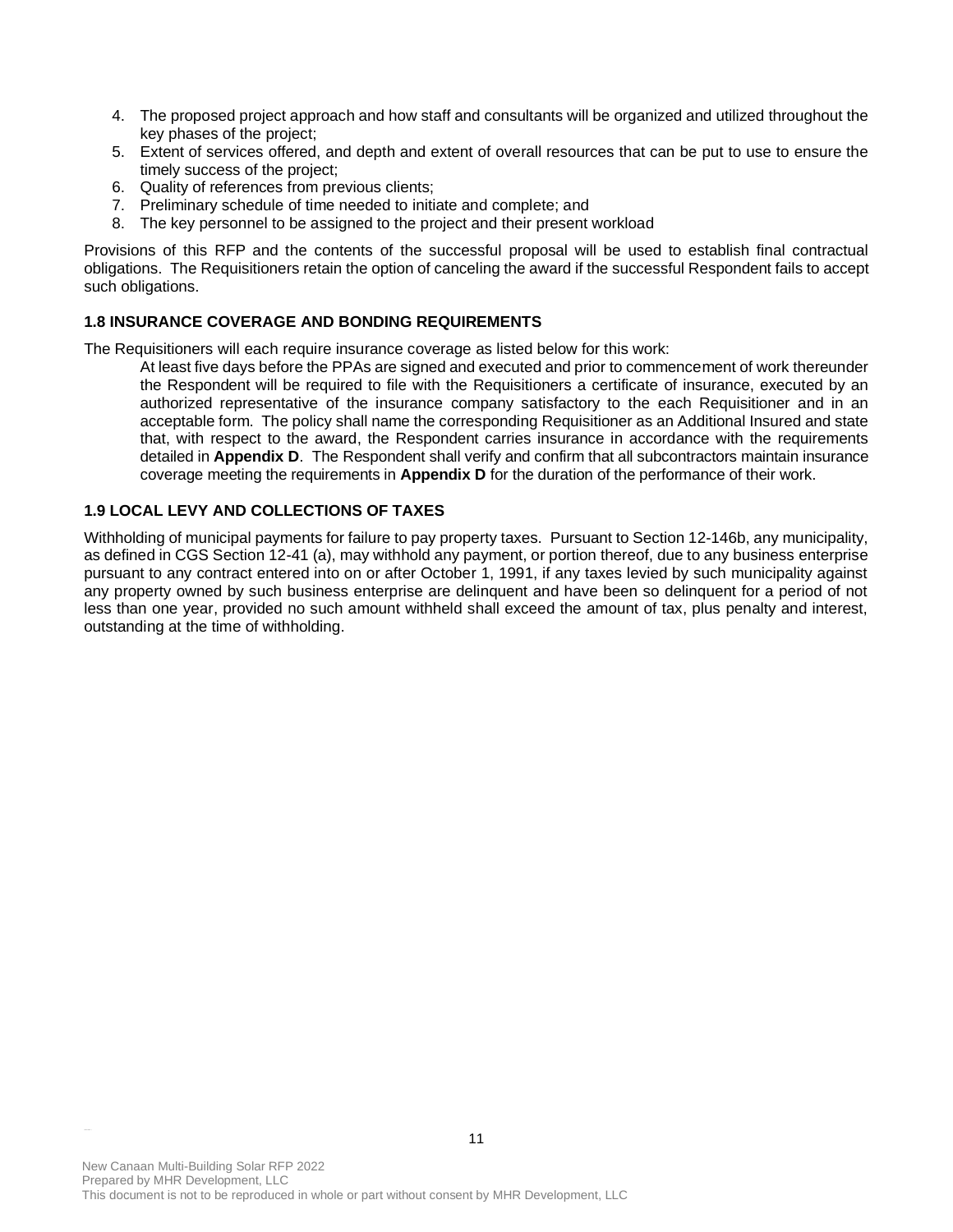## **2.0 PROPOSAL RESPONSE FORM, NEW CANAAN MULTI-BUILDING SOLAR RFP 2022**

| <b>Firm Name:</b> |          |  |
|-------------------|----------|--|
| <b>Address:</b>   |          |  |
| Phone:            | Email:   |  |
| Principal:        | Fed ID#: |  |

Non-Collusion: In submitting this proposal, the undersigned declares that the proposal is made without any connection with any persons making another proposal on the same RFP; that the proposal is in all respects fair and without collusion, fraud or mental reservation; and that no official or the Requisitioners, or any person in the employ of any of the Requisitioners is directly or indirectly interested in said proposal or in the supplies or work to which it relates, or in any portion of the profits thereof.

The undersigned also hereby declares that he/she or they have carefully considered objectives of each element of this project, the desired end result, the environment in which services and or products are to perform and are satisfied as to all the quantities and conditions, and understands that in signing this proposal all right to plead any misunderstanding regarding the same is waived.

The undersigned further understands and agrees that he/she will furnish and provide all the necessary material, machinery, implements, tools, labor, services, and other items of whatever nature, and to do and perform all the work necessary under the aforesaid conditions, to carry out the PPA. It is further understood and agreed that all information included in, or attached to, the proposal shall be public record upon delivery to the Requisitioners.

#### **INSURANCE INFORMATION:**

| <b>Agency Name:</b>    |  |
|------------------------|--|
| <b>Agency Address:</b> |  |
|                        |  |
| Submitted by:          |  |

*Authorized Agent of Company (name and title) Date*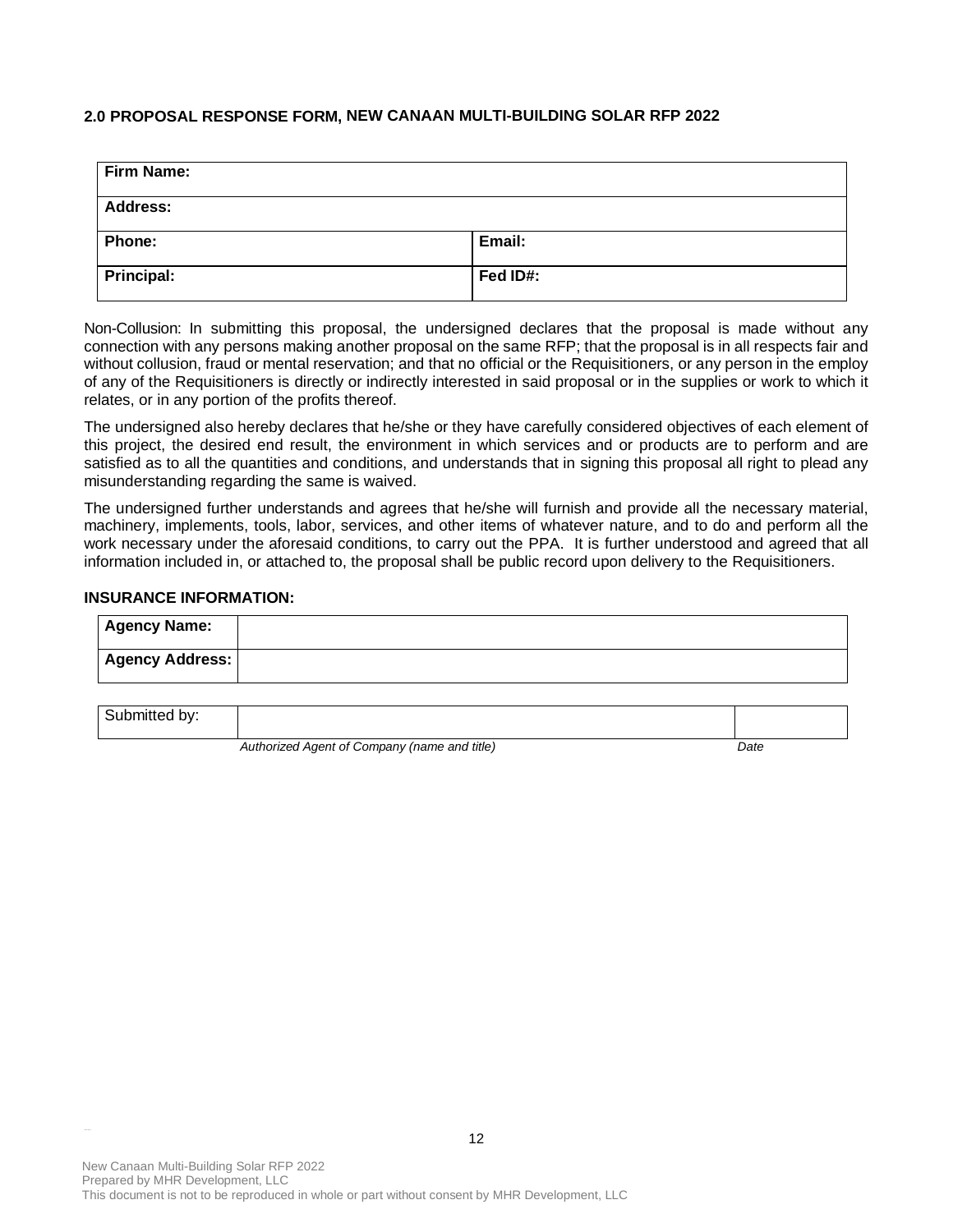## **2.1 APPENDICES**

## **Appendix A**

Hold Harmless Agreement

## **Appendix B**

Municipal Government Addendum Form Non-Appropriation

## **Appendix C**

Drug-Free Workplace Certificate

#### **Appendix D**

Insurance Requirements

#### **Appendix E**

Terms and Conditions

# **Appendix F**

System Details and Key Economics Chart

#### **Appendix G**

Aerial and Side View Photographs

## **Appendix H**

New Canaan High School Residual Roof Load Capacity Photovoltaic Array – Structural Engineering

## **Appendix I**

Electrical Consumption History Electrical Bills

## **Appendix J**

ZREC Summary Copy of ZREC Service Agreements: New Canaan High School (Phase I) Dunning Stadium Saxe Parks Garage Town Hall Annex

## **Appendix K**

Acceptance of PPA Template and Structural Engineering, SEF System Requirements, and Building Electrical Interconnection Planning and Review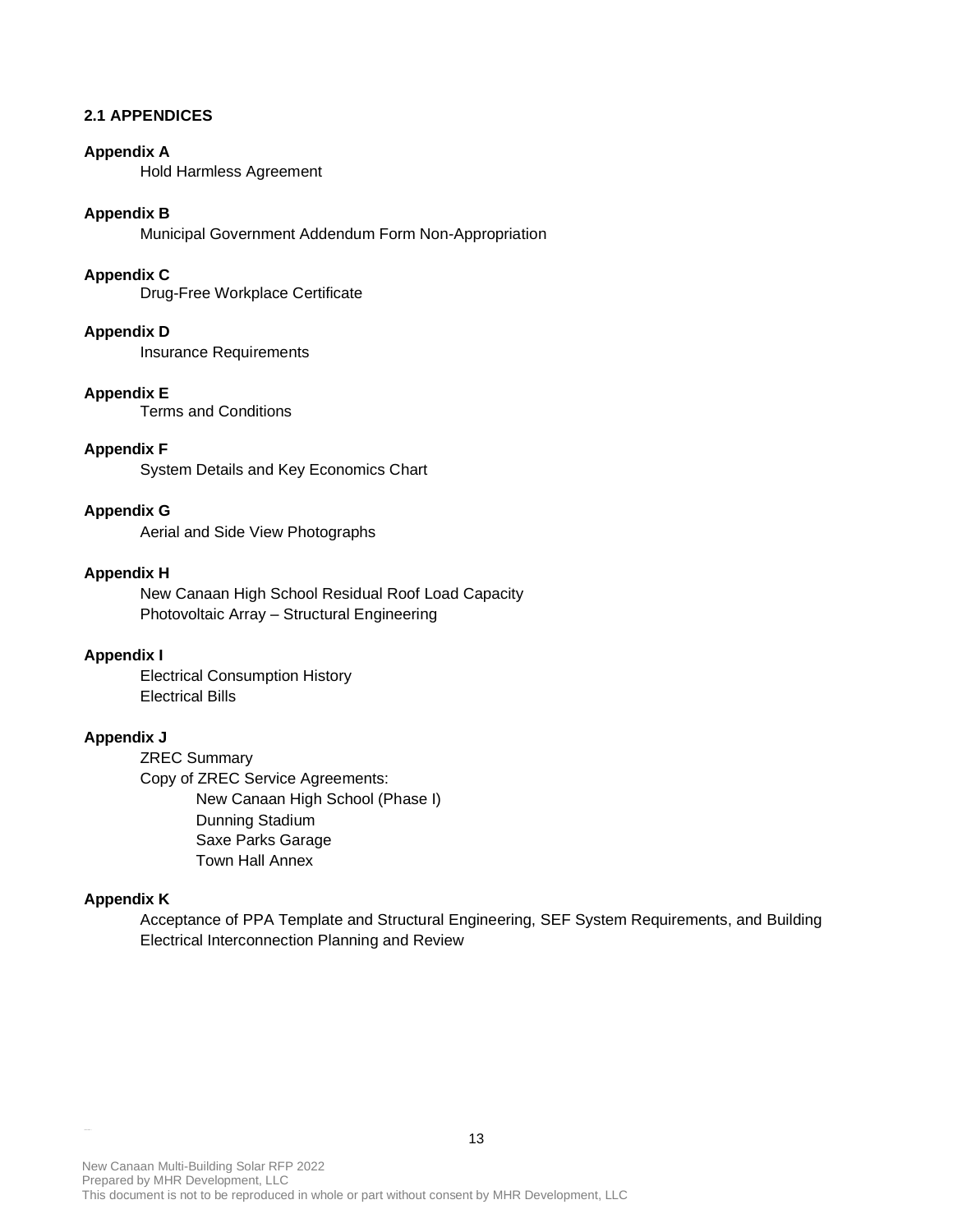## **APPENDIX A**

## **HOLD HARMLESS AGREEMENT**

The undersigned covenants and agrees to and shall at all times indemnify, protect and hold harmless the Requisitioners, and its Consultant, MHR Development, LLC, from and against all costs or expenses resulting from any and all losses, damages, detriments, claims, demands, cost and charges including attorney's fees the Requisitioners may directly or indirectly suffer, sustain or be subjected to by reason or on account of the work to be performed pursuant to this RFP or any activities in connection with the PPA entered into pursuant to this RFP whether such losses and damages be suffered or sustained by the Requisitioners directly or by their respective employees, licenses or invitees or be suffered or sustained by other persons or corporations who may seek to hold the Requisitioners liable therefore.

The Respondent shall comply with the provisions of the Immigration Reform and Control Act of 1986 effective and enforceable as of June 6, 1987, which Act makes unlawful the hiring for employment or subcontracting individuals failing to provide documentation of legal eligibility to work in the United States. The Respondent shall hold the Requisitioners harmless for the failure of the Respondent to comply with the provisions of said Act.

IN WITNESS WHEREOF, this agreement was executed and made effective on the day of

Respondent:

Name: Title:

| <b>State of Connecticut</b> |         |
|-----------------------------|---------|
|                             | $)$ ss: |
| County of                   |         |

.

I, the undersigned Notary Public, do hereby certify that on this \_\_\_\_\_ day of \_\_\_\_\_\_\_\_\_\_\_, 2022, \_\_\_\_\_\_\_\_\_\_\_\_\_\_\_\_\_\_\_\_\_, whose name is signed to the foregoing instrument, has this day personally appeared before and acknowledged the same before me.

> Notary Public Date commission expires: \_\_\_\_\_\_\_\_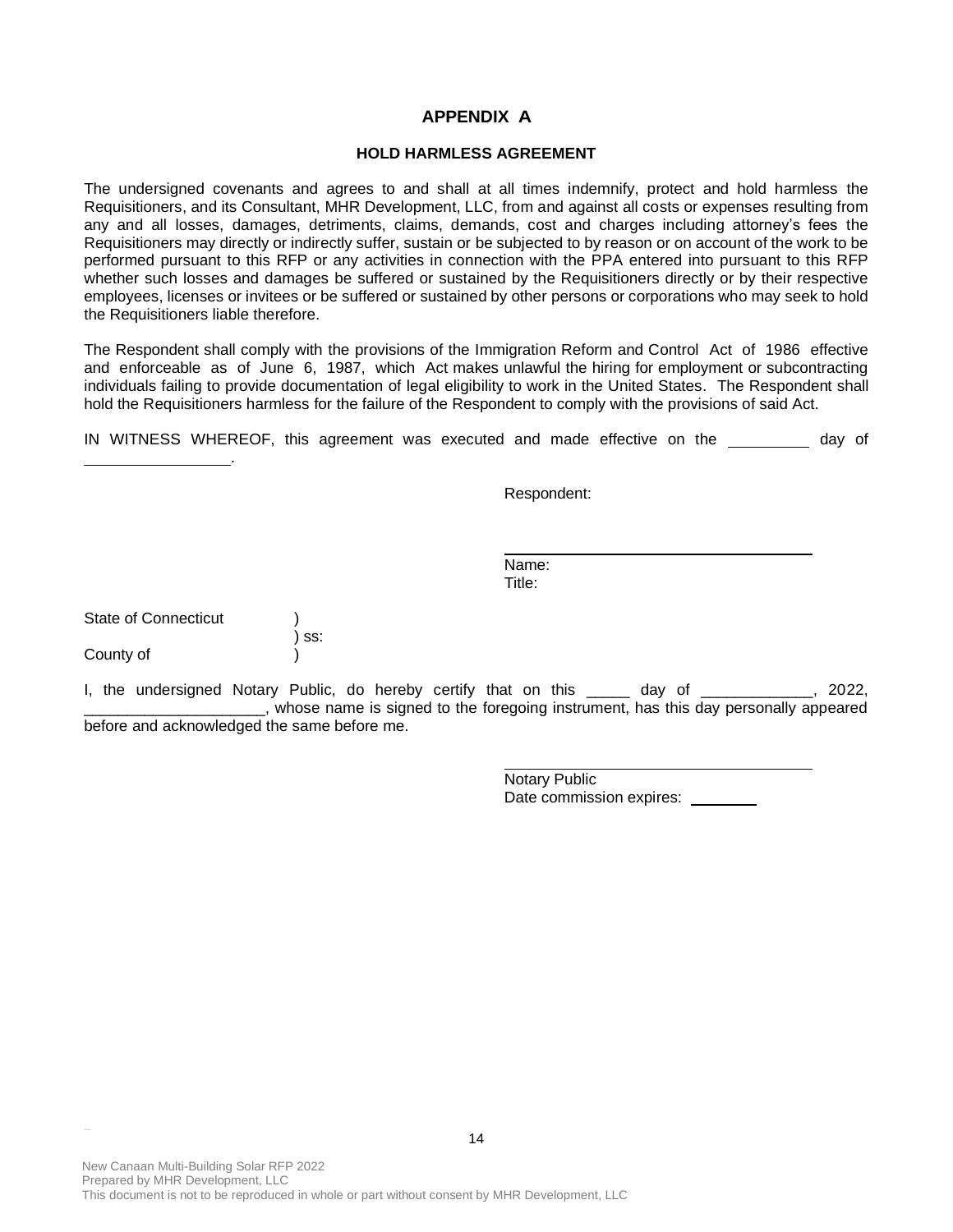# **APPENDIX B**

## **MUNICIPAL GOVERNMENT ADDENDUM FORM NON-APPROPRIATION**

This Municipal Government Addendum (this "Addendum") is made part of the Agreement dated \_\_\_\_\_\_\_\_\_\_\_\_\_, 2022 ("Agreement") between \_\_\_\_\_\_\_\_\_\_\_\_\_\_\_\_\_\_\_\_\_\_\_\_\_\_\_ ("we" "us" and "ours") and Board of Education of New Canaan ("you" and "your"). Capitalized terms used but not defined will have the meaning given to them in the Agreement. If there is any conflict between the terms of this Addendum and the terms of the Agreement, the terms of this Addendum will control and prevail. The parties hereby agree as follows.

1. **Funding Intent**. You reasonably believe that funds can be obtained sufficient to make all payments set forth in the Agreement and any other amounts owed during the term of the Agreement. You agree that your chief executive officer will provide for funding for such payments in your annual budget request submitted to your governing body. You covenant that you will do all things lawfully within your power to obtain, maintain and properly request and pursue funds from which the payments may be made, including making provisions for such payments to the extent necessary in each budget submitted for the purpose of obtaining funding, using your best efforts to have such portion of the budget approved and exhausting all available administrative reviews and appeals in the event such portion of the budget is not approved. If your governing body chooses not to appropriate funds for such payments, you agree that your governing body will evidence the non-appropriation by omitting funds for the payments due during the applicable fiscal period from the budget that it adopts. You and we agree that your obligation to make payments under the Agreement will be your current expense and will not be interpreted to be a debt in violation of applicable law or constitutional limitations or requirements. Nothing contained in the Agreement will be interpreted as a pledge of your general tax revenues, funds or moneys.

2. **Non-Appropriation of Funds**. If (a) sufficient funds are not appropriated and budgeted by your governing body in any fiscal period for payments set forth in the Agreement and (b) you have exhausted all funds legally available for such payments (together, a "Non-Appropriation Event"), then you will give us written notice (a "Termination Notice") and the Agreement will terminate as of the last day of your fiscal period for which funds for such payments are available ("Termination Date"). You agree that, to the extent permitted by law, you will not terminate the Agreement if any funds are appropriated by you for the acquisition or use of equipment or services performing functions similar to the equipment provided by us during your fiscal period in which the termination would occur. You shall (i) provide in the Termination Notice a certification of a responsible official that a Non-Appropriation Event has occurred, and (ii) pay us all sums payable to us under the Agreement up to and including the Termination Date. We agree that a termination of the Agreement, properly effectuated by you in accordance with this Paragraph 2, shall be without any surcharge, expense or penalty, whether characterized as an early termination fee, liquidated damages, or otherwise. You acknowledge and agree that, in the event of the termination of the Agreement, you shall have no interest whatsoever in the equipment provided by us or the proceeds thereof and we shall be entitled to retain for our own account the proceeds resulting from any disposition or releasing of the equipment along with any advance rentals, security deposits or other sums previously paid by you pursuant to the terms of the Agreement.

3. **Authority and Authorization**. You represent and agree that: (a) you are a political subdivision of a state; (b) the entering into and performance of the Agreement is authorized under your state laws and Constitution and does not violate or contradict any judgment, law, order, or regulation, or cause any default under any agreement to which you are party; (c) you have complied with applicable bidding requirements and, where necessary, have properly presented the Agreement for approval and adoption as a valid obligation on your part; and (d) you have sufficient appropriated funds or other moneys available to pay all amounts due under the Agreement for your current fiscal period. Upon our request, you agree to provide us with an incumbency certificate in a form satisfactory to us.

4. **Government Use**. You agree that the use of the equipment is essential for your proper, efficient and economic operation, you will be the only entity to use the equipment during the term of the Agreement and you will use the equipment only for your governmental purposes.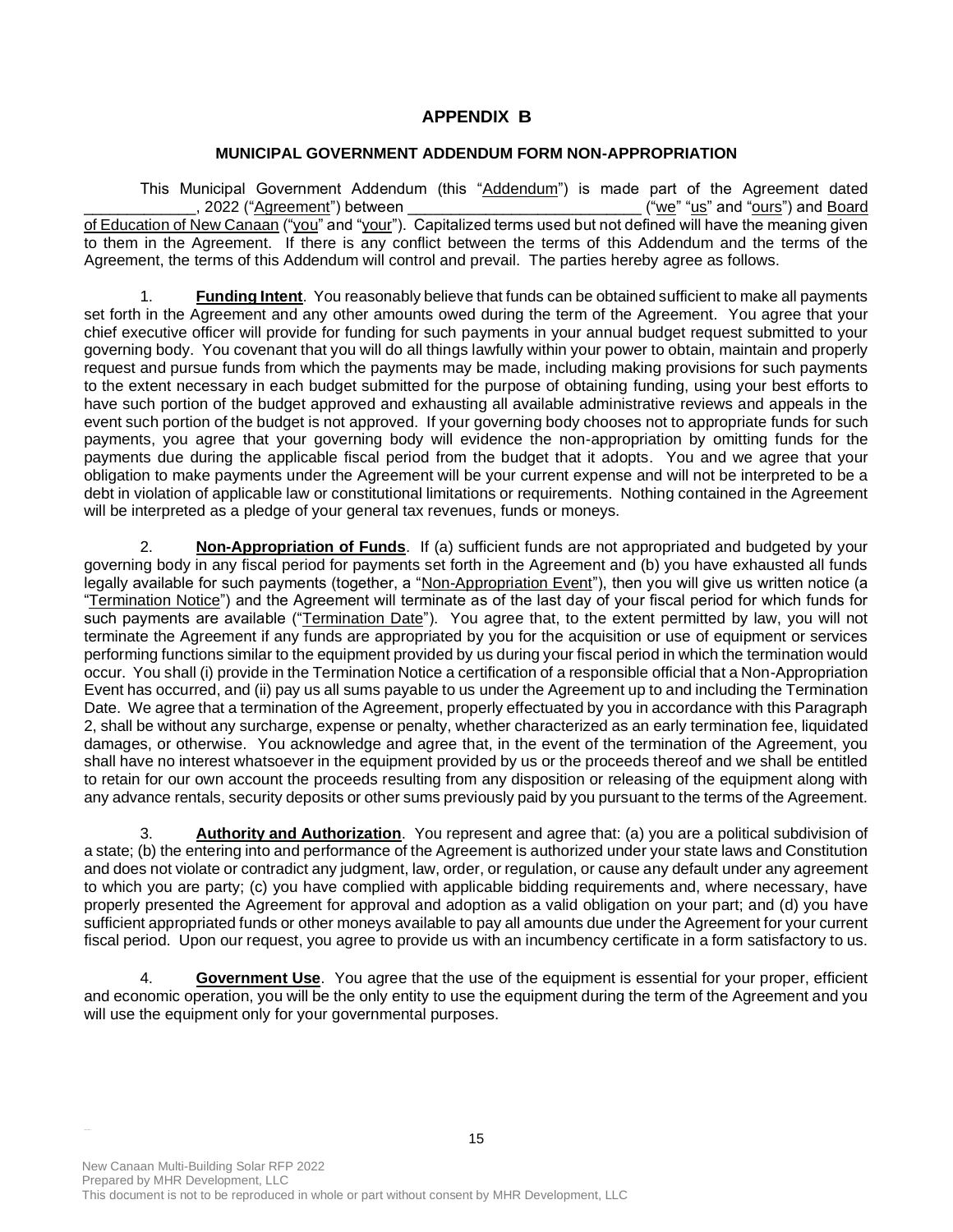## 5. **Choice of Law**. Regardless of any conflicting provision in the Agreement, **THE AGREEMENT WILL BE GOVERNED BY THE LAWS OF THE STATE IN WHICH YOU ARE LOCATED.**

6. This Addendum supplements and amends the Agreement only to the extent and in the manner set forth, and in all other respects, the Agreement will remain in full force and effect.

IN WITNESS WHEREOF the parties hereto, by their authorized signatories, have executed this Addendum at the date set forth below their respective signatures.

CUSTOMER: BOARD OF EDUCATION OF NEW CANAAN

| By:                                                | By:                                                                                                                   |
|----------------------------------------------------|-----------------------------------------------------------------------------------------------------------------------|
|                                                    |                                                                                                                       |
| Print Name:                                        | Print Name:                                                                                                           |
| <u> 1980 - John Stein, Amerikaansk politiker (</u> | <u> 1980 - Jan Samuel Barbara, político e a filosofono de la filosofono de la filosofono de la filosofono de la f</u> |
| Title:                                             | Title:                                                                                                                |
| Date:                                              | Date:                                                                                                                 |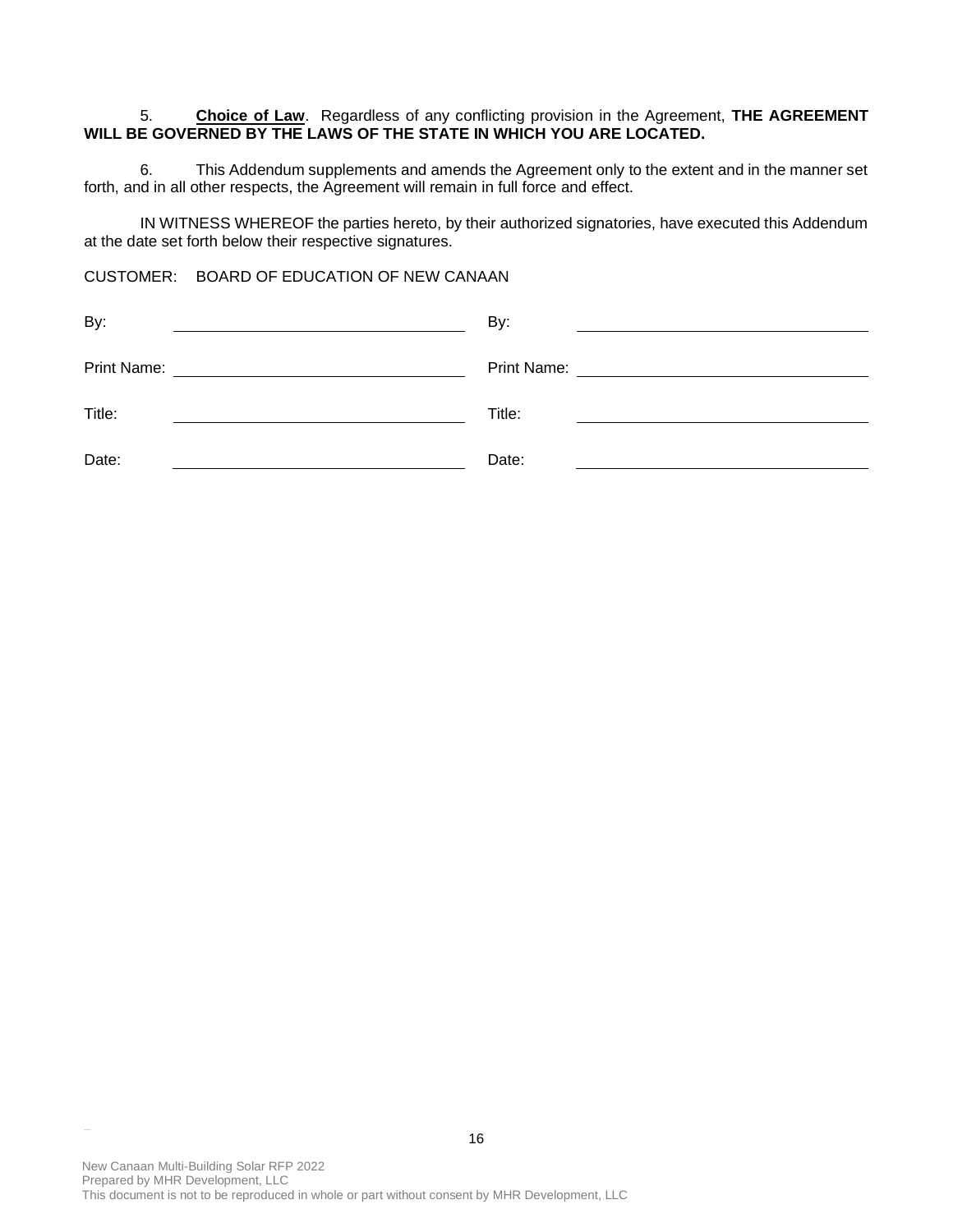# **APPENDIX C**

## **DRUG-FREE WORKPLACE CERTIFICATE**

I hereby certify that this company:

- 1. Has a published statement notifying employees that the unlawful manufacture, distribution, dispensing, possession, or use of a controlled substance is prohibited in the workplace and that this statement specifies the actions which will be taken against employees for violations of such prohibition.
- 2. Has a written policy informing employees about the dangers of drug abuse in the workplace, the firm's policy of maintaining a drug free workplace, any available counseling, rehabilitation, and employee assistance programs, and the penalties which may be imposed upon employees for drug abuse violations.
- 3. Each employee engaged in providing the commodities or contractual services which are being bid was given a copy of the statements specified in paragraphs 1 and 2, above.
- 4. In the statement specified in paragraph 1, the employees have been notified that, as a condition of working on the commodities or contractual services which are under bid, the employee will abide by the terms of the statement and will notify the employer of any conviction of, or plea of "guilty" or of "nolo contendere" to any violation of any controlled substance law of the United States or of any state, for a violation occurring in the workplace no later than five (5) days after such conviction or plea.
- 5. This firm will impose a sanction on or require the satisfactory participation in a drug abuse assistance program or a rehabilitation program, if such are available in the employee's community, by any employee who is so convicted.
- 6. This firm will make a good faith effort to continue to maintain a drug free workplace.

## *As the person authorized to sign this statement, I certify that this firm fully complies with the above requirements.*

| Signature: | Date: |  |
|------------|-------|--|
|            |       |  |

**Print Name:** 

*Company: \_\_\_\_\_\_\_\_\_\_\_\_\_\_\_\_\_\_\_\_\_\_\_\_\_\_\_\_\_\_\_\_\_\_\_\_*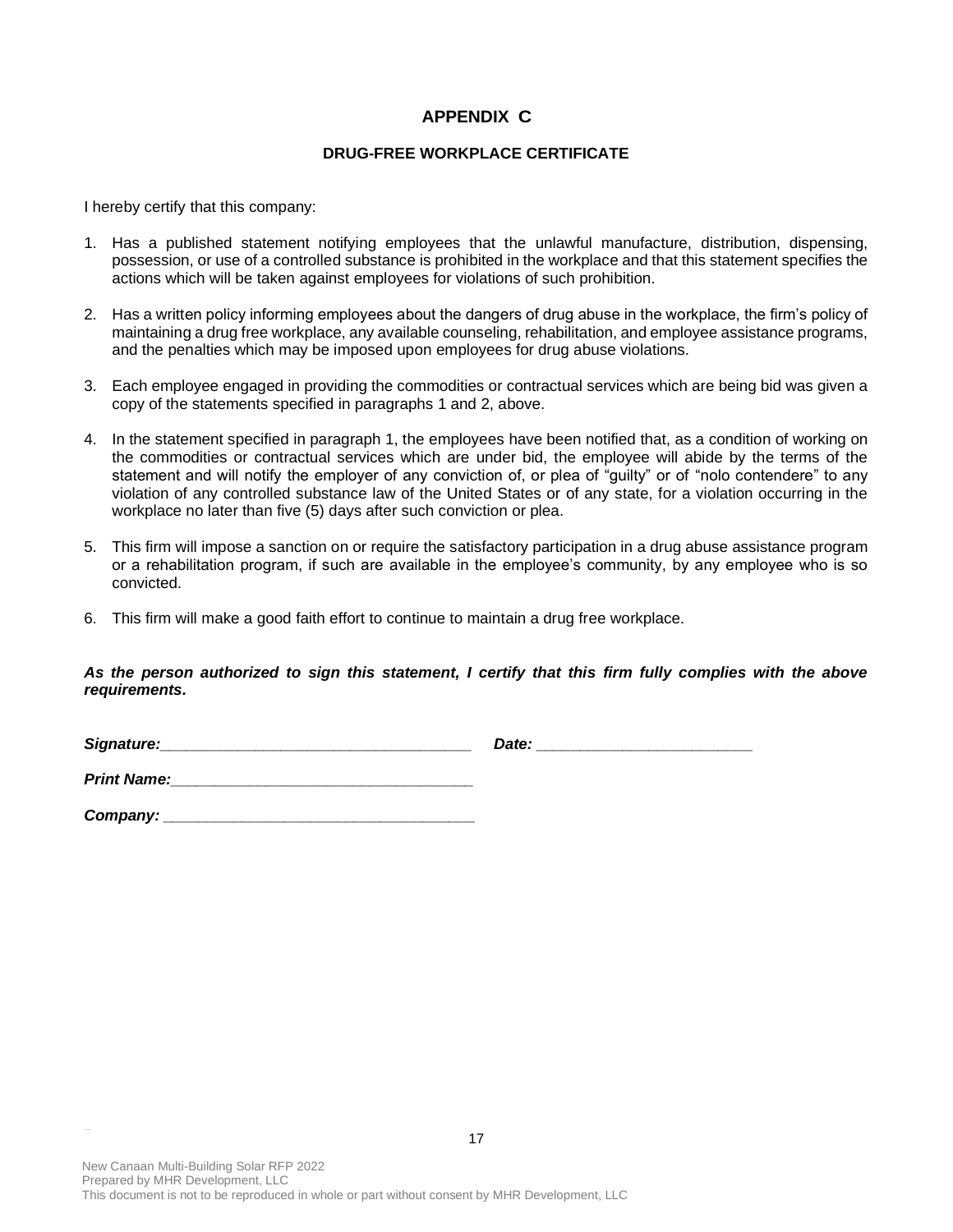# **APPENDIX D**

## **INSURANCE REQUIREMENTS**

The Respondent will be required to purchase from and maintain, for the life of the Contract, in a company or companies with a Best's financial rating of A or better, such insurance as will protect the Requisitioners from claims set forth below which may arise out of or result from the Respondent's obligation under the PPA, whether such obligation is the Respondent's or a subcontractor or any person or entity directly or indirectly.

#### **Worker's Compensation**

Respondent shall provide workers compensation insurance required by law with employer's liability limits for at least the amounts of liability for bodily injury by accident of \$500,000 each accident and bodily injury by disease of \$500,000.

## **Commercial General Liability Insurance:**

Respondent shall provide commercial general liability insurance policy with an edition of 1986 or later including products and complete operations. Limits should be at least: Bodily injury and property with an occurrence limit of \$1,000,000; Personal & advertising injury limit of \$1,000,000 per occurrence; General aggregate limit of \$2,000,000 (other than products and completed operations); Products and completed operations aggregate limit of \$2,000,000. Coverage will continue three years after the completion of the work.

- The policy shall name the corresponding Requisitioner as an additional insured and include ISO Form CG2010 (07/04) and CG 2037 (07/04)
- Coverage will be provided on an occurrence basis, and will be primary, and shall not contribute in any way to any insurance or self-insured retention carried by the Requisitioner
- The policy shall contain a waiver of liability in favor of the Requisitioner
- Coverage shall contain a broad form contractual liability endorsement or wording within the policy form to comply with the hold harmless and indemnity provision of the PPA
- A per project aggregate limit of liability endorsement shall apply for any construction contract
- Deductible and self-insured retentions shall be declared and are subject to approval by each Requisitioner

## **Commercial Automobile Insurance:**

Respondent shall provide commercial automobile insurance for any owned autos (symbol 1 or equivalent) in the amount of \$1,000,000 each accident covering bodily injury and property damage on a combined single limit basis. Coverage shall also include hired and non-owned automobile coverage. The policy shall name the corresponding Requisitioner as an additional insured.

## **Umbrella Liability Insurance:**

Respondent shall provide an umbrella or excess liability policy (without restriction or limitation). The policy shall contain limits of liability in the amount of \$5,000,000 each occurrence and \$5,000,000 in the aggregate.

As to the insurance required, the insurer(s) and/or their authorized agents shall provide each Requisitioner certificates of insurance prior to execution of the agreement by the Requisitioners describing the coverage.